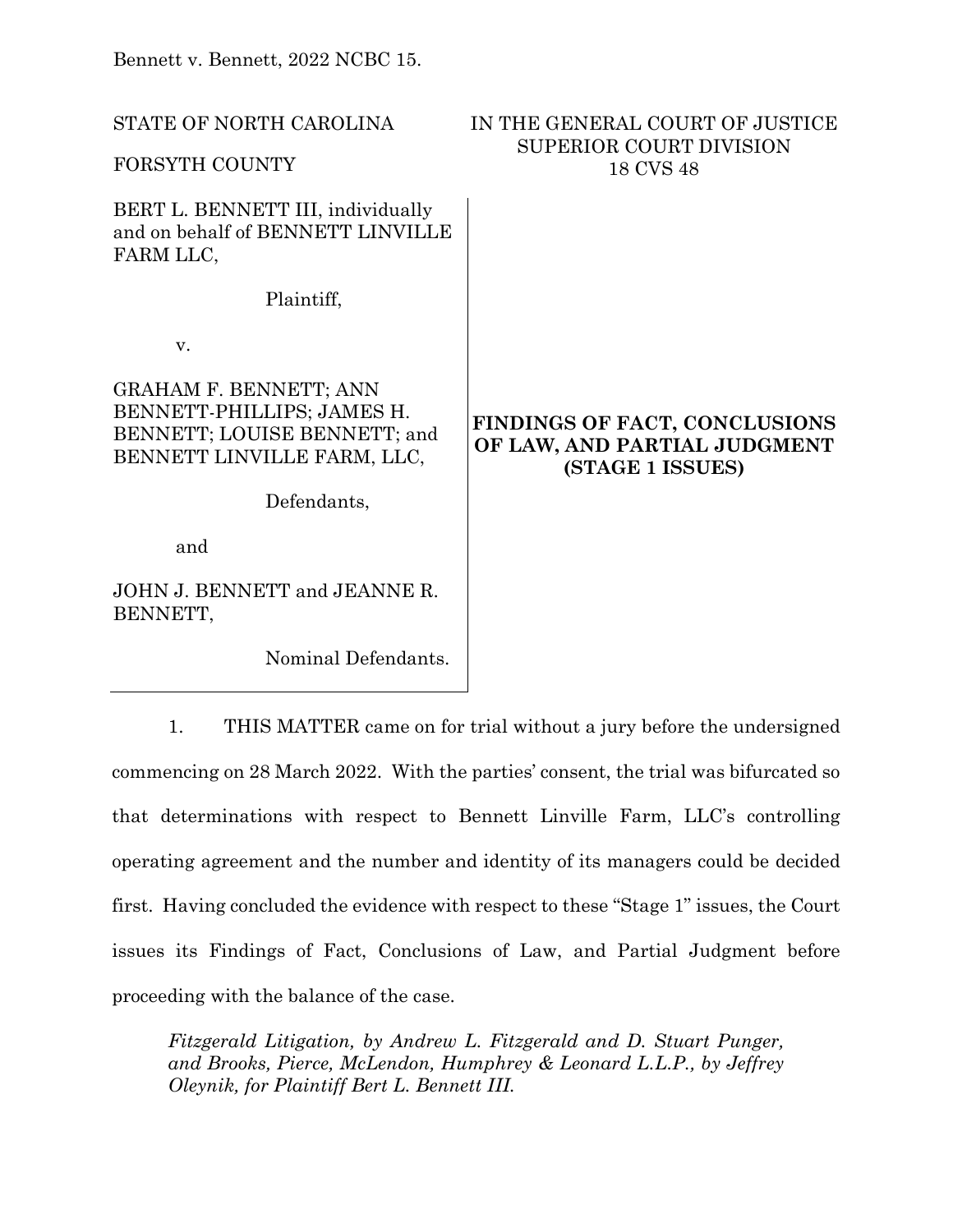*Bell, Davis & Pitt, P.A., by Kevin G. Williams and Allison B. Parker, for Defendants Graham F. Bennett, Ann Bennett-Phillips, James H. Bennett, and Bennett Linville Farm, LLC.*

Earp, Judge.

# I. INTRODUCTION

2. This is a case about a bedrock principle of contract formation: whether there was a meeting of the minds when the parties signed a document purporting to amend an operating agreement governing a limited liability company. Plaintiff Bert L. Bennett III ("Bert" or "Plaintiff") contends that there was no such meeting of the minds and, therefore, the purported amendment does not control the affairs of the LLC holding the family property, Bennett Linville Farm, LLC ("BLF" or the "LLC"). Bert's siblings, Defendants Graham F. Bennett ("Graham"), Ann Bennett-Phillips ("Ann"), and James H. Bennett ("Jim"), contend that the signed amendment does control BLF's operations.

3. The facts of this case present a unique situation. The LLC involved was organized primarily as an estate planning device for the patriarch of a family whose children, each of whom were members of the LLC, deferred to their father's decisions regarding the property without question.

4. The Bennett parents have since passed away, and the Bennett children are now divided over various actions taken on behalf of BLF. At the center of their disagreement is whether the LLC's Operating Agreement was amended in 2010 (the "2010 Amendment"). Bert contends that the 2010 Amendment is invalid, and that certain decisions made pursuant to the 2010 Amendment, including the instatement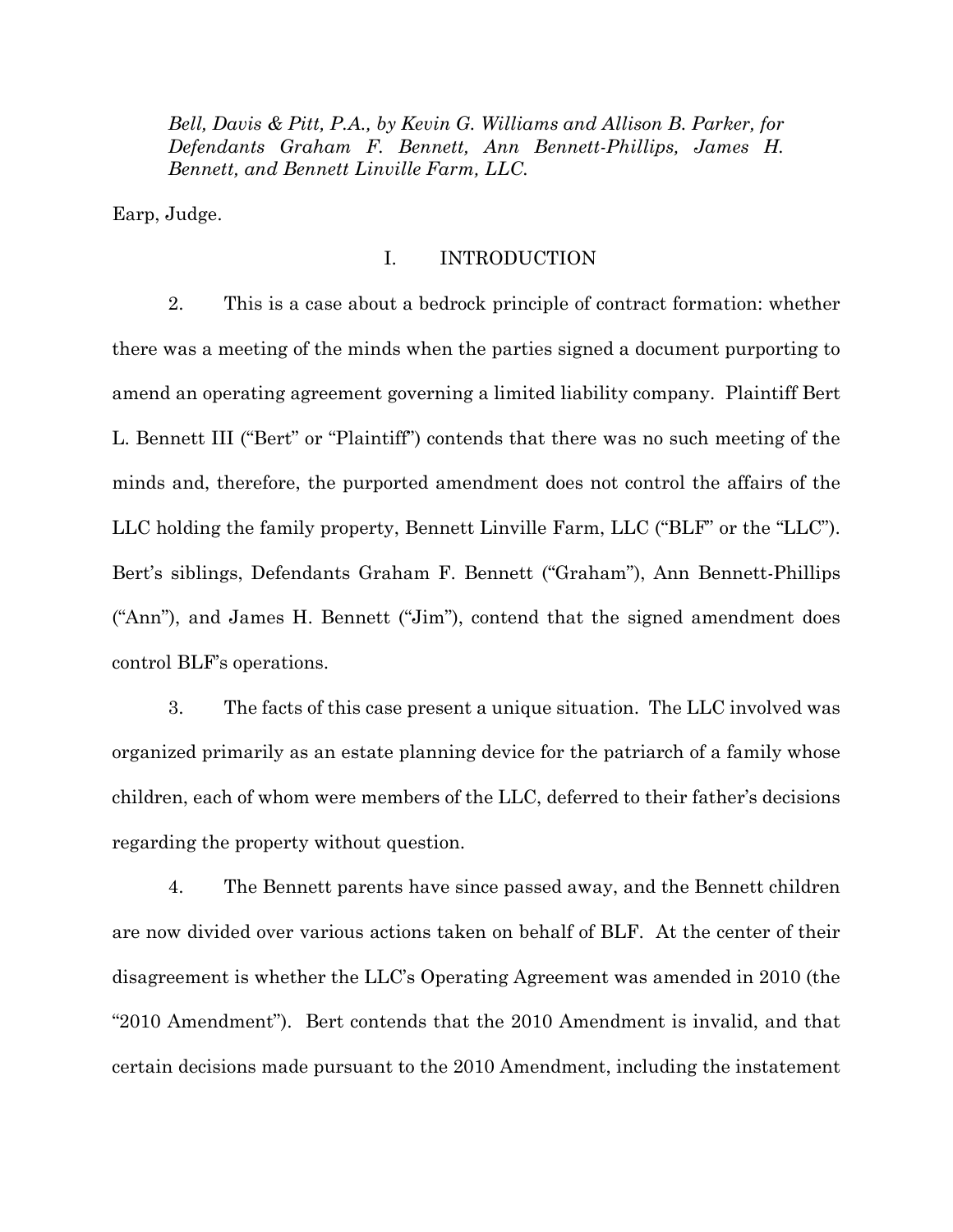of his brother Jim as manager, are likewise invalid. Bert's brothers, Graham and Jim, along with his sister, Ann, contend (a) that the 2010 Amendment is valid; (b) that, as a result, Jim joins them as a manager of BLF; and (c) that, as the managers of BLF, their decisions have been in accordance with the 2010 Amendment.

5. Based on the following Findings of Fact and Conclusions of Law, the Court issues its Partial Judgment declaring that: (1) the 2010 amendment, (Jt. Ex. 107[1\)](#page-2-0), is valid and has been in effect since 1 October 2010; and (2) pursuant to the 2010 Amendment, BLF's managers are Graham, Ann, and Jim Bennett.

## II. PROCEDURAL HISTORY

6. Plaintiff initiated this action on 3 January 2018 by filing his Complaint. (ECF No. 4.) Plaintiff has since amended his Complaint three times.[2](#page-2-1) (ECF Nos. 5, 25, 77.) On 13 September 2019, Defendants filed an Answer and asserted counterclaims. (ECF No. 95.)

7. Defendants filed their Notice of Designation as a Mandatory Complex Business Case on 12 April 2018 under N.C.G.S. § 7A-45.4. (ECF No. 6.) On 13 April 2018, this case was designated as a mandatory complex business case by the Chief Justice. (ECF No. 3.) The case was assigned to the Honorable Adam M. Conrad on

<span id="page-2-0"></span><sup>&</sup>lt;sup>1</sup> Joint Exhibit 107 was referenced throughout the trial and is an authentic photocopy of the original 2010 Amendment, Joint Exhibit 107A.

<span id="page-2-1"></span><sup>2</sup> Prior to the third amendment, the Court dismissed with prejudice: (i) Plaintiff's second cause of action for breach of fiduciary duty against Graham, Ann, and Jim; (ii) Plaintiff's seventh cause of action for constructive fraud against Graham, Ann, and Jim; and (iii) Plaintiff's sixth cause of action for civil conspiracy to the extent it was based on the breach of fiduciary duty claim. *See Bennett v. Bennett*, 2019 NCBC LEXIS 19, at \*35–36 (N.C. Super. Ct. Mar. 15, 2019).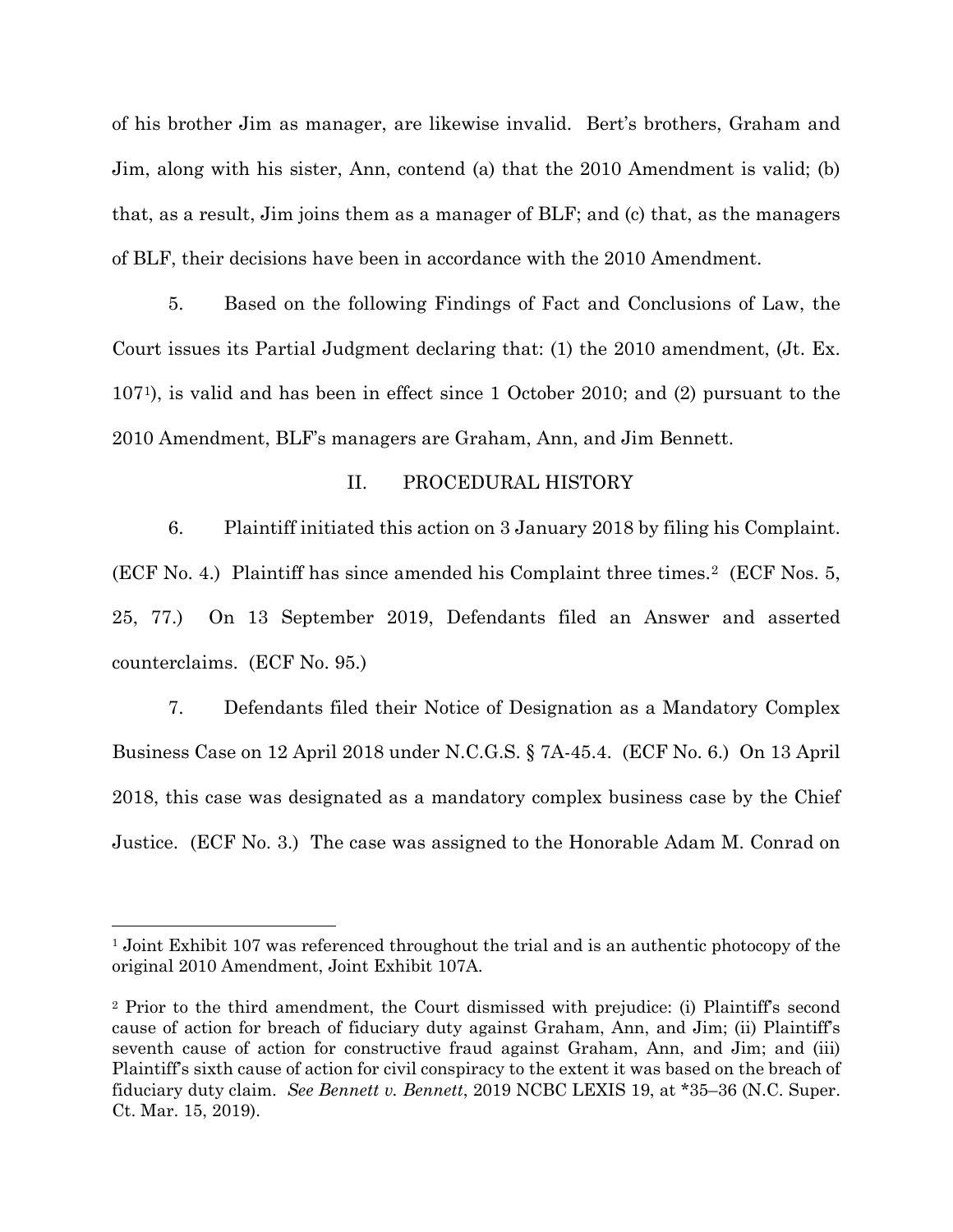18 April 2018, (ECF No. 2), and reassigned to the undersigned on 6 May 2021, (ECF No. 122).

8. Defendants filed their Motion for Summary Judgment on 2 December 2019, seeking entry of summary judgment on both Bert's claims and BLF's counterclaims. (ECF No. 101.) The Court heard the motion on 10 June 2020, (ECF No. 117), and issued its Order and Opinion on 16 December 2020, (ECF No. 120.)[3](#page-3-0)

9. As a result of the Court's prior rulings and dismissals taken by the parties, the case proceeds to trial with Bert suing Defendants Graham, Jim, and Ann directly and derivatively on behalf of BLF.<sup>4</sup> Bert asserts a claim for declaratory judgment with respect to the validity of the 2010 Amendment, the capital calls made pursuant to it, and the decision to bar Bert and his family from accessing the property as a result of his refusal to pay capital. He requests that the Court declare the parties' ownership interests as of 13 April 2018. Bert also asserts claims for breach of contract resulting from Defendants' purchase of Louise's interest in BLF, claims for breach of the covenant of good faith and fair dealing and civil conspiracy also stemming from

<span id="page-3-0"></span><sup>3</sup> Defendants' Motion for Summary Judgment was granted in part and denied in part. The Court dismissed the following claims: (a) Plaintiff's claim for declaratory judgment to the extent that it is based on the declarations requested in subparagraphs  $82(b)$ ,  $82(c)$ ,  $82(e)$ , 82(f), and (b) Plaintiff's derivative claim for breach of fiduciary duty. Given the Court's ruling, the parties stipulated that nominal defendants John J. and Jeanne R. Bennett are not necessary or proper parties. (ECF No. 139.)

<span id="page-3-1"></span><sup>4</sup> Louise Bennett ("Louise"), another Bennett sibling and originally a defendant in this case, filed her Answer to Plaintiff's Third Amended Complaint on 13 September 2019, (ECF No. 94), and her Motion for Summary Judgment on 1 December 2019, (ECF No. 98). Plaintiff has since voluntarily dismissed his action as to Louise on 7 February 2022. (ECF No. 134.)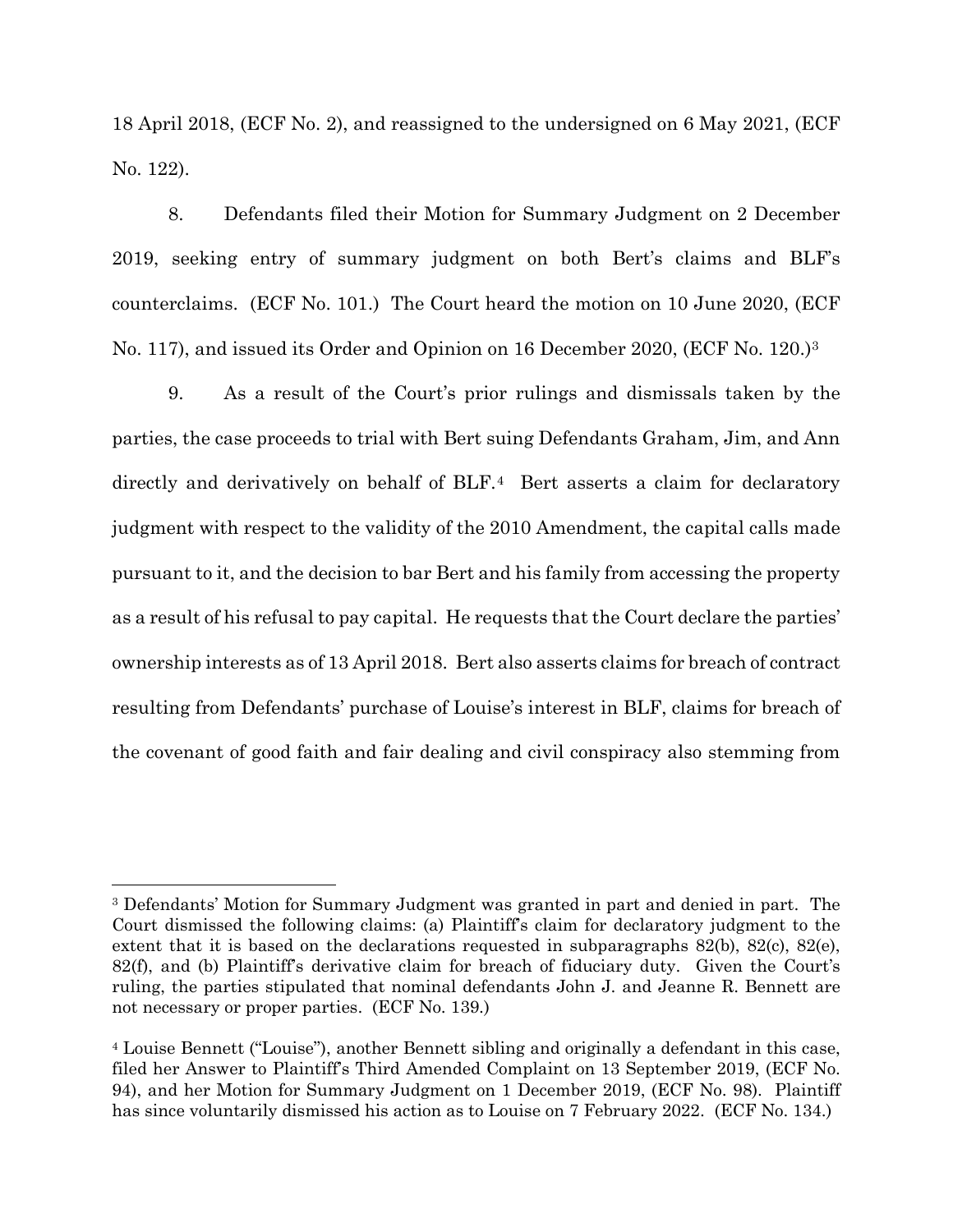Louise's transfer, a claim for dissolution, and a derivative claim against his siblings for treating their capital obligations as loans to the LLC.

10. For their part, Defendants counterclaim for a declaratory judgment with respect to their right to redeem Bert's interest pursuant to the 2010 Amendment and, alternatively, assert a counterclaim for breach of contract resulting from Bert's failure to pay capital calls.

11. The parties waived their right to a jury trial and consented to a bench trial before the undersigned. The trial commenced on 28 March 2022 at the North Carolina Business Court, 1834 Wake Forest Road, Worrell Professional Center, Room 3205, Winston-Salem, North Carolina 27109. (ECF No. 128.) Given the pivotal role that a determination of the validity of the 2010 Amendment plays with respect to other issues in the case, the Court, with the consent of the parties, bifurcated the trial to decide that issue, as well as the identity of the LLC's managers, first. Specifically, the issues to be decided in Stage 1 of the trial ("Stage 1 issues") are:

- a. Is the 2010 Amended and Restated Operating Agreement valid and binding on BLF and its members?
- b. How many managers does BLF have? Is Jim Bennett a manager?

12. The parties submitted proposed findings of fact and conclusions of law on 4 March 2022, and, after the close of the evidence, were permitted to revise those proposals. The Court heard final arguments and took the matter under submission on 31 March 2022.

13. The Stage 1 issues are now ripe for determination.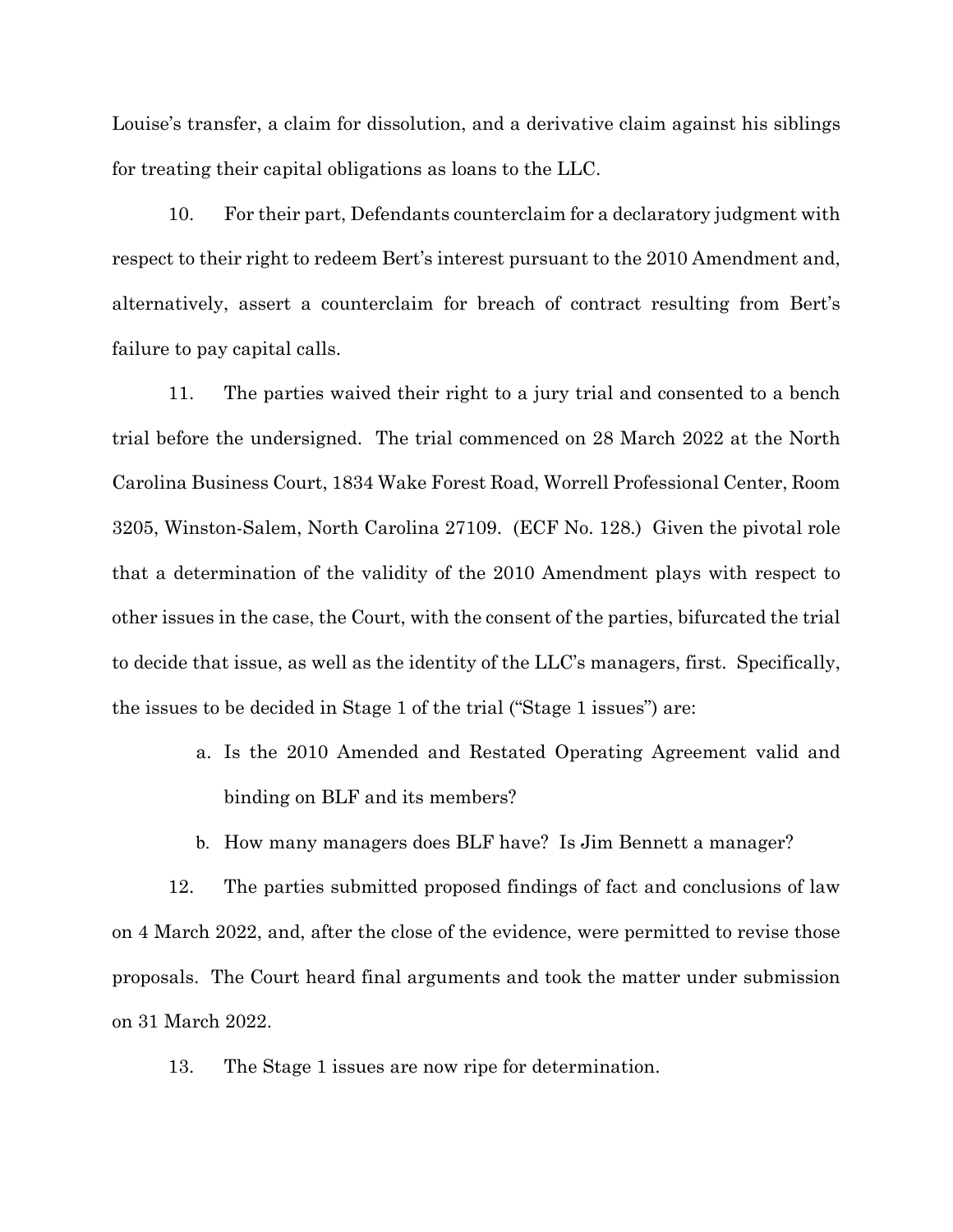### III. FINDINGS OF FACT[5](#page-5-0)

14. The Court incorporates herein and adopts as Findings of Fact the Stipulations filed by the parties on 28 February 2022, (ECF No. 139), and incorporated in the Pretrial Order, (ECF No. 146).

15. The Court admitted fourteen exhibits and received testimony from seven witnesses who appeared live and by deposition during Stage 1 of the trial.

16. Bert is highly educated, having received a doctoral degree in counseling psychology from Florida State University. (Bench Trial Tr. March 28, 2022 [hereinafter "Tr. I."] 44:11–12, ECF No. 156.) He operates a private practice in which he performs psychological testing. (Tr. I 51:2–3.)

## The Avery County Property

17. Beginning in the 1960s, the Bennett parents purchased land totaling more than three hundred acres, still in its natural state, in the mountains of Avery County, North Carolina. (Tr. I 166:2–10.) Bert Bennett, Jr. ("Father Bennett"), an avid outdoorsman, enjoyed fishing on the property. He invited friends and took his sons along with him, first tent-camping and later staying in a cabin that was built at the intersection of two streams on land that became the "hub" of the property. (Tr. I 55:15–20, 78:3–9.)

18. Penn Craver ("Craver") is an accomplished attorney who practiced corporate, tax, wealth management and estate planning law in North Carolina for

<span id="page-5-0"></span><sup>&</sup>lt;sup>5</sup> Any determination later stated as a Conclusion of Law that should have been stated as a finding of fact is incorporated in these Findings of Fact. Citations to the record herein are not exhaustive and do not necessarily reflect all evidence upon which corresponding findings of fact are based.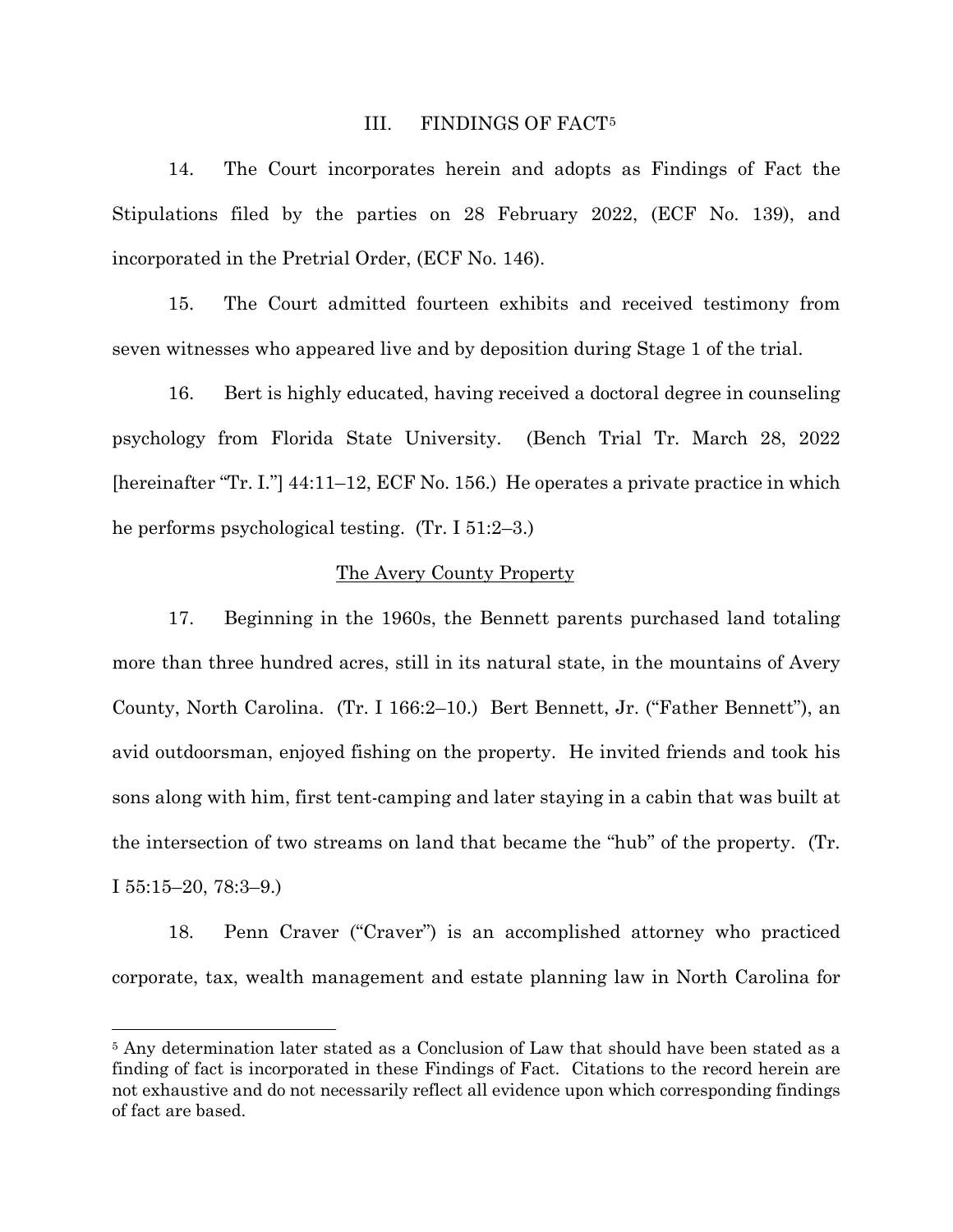over five decades. Early in his career, Craver began providing legal services to Quality Oil Company, LLC ("Quality Oil"), an established client of his law firm. (Tr. I 146:24–47:1.) Father Bennett was an owner and the President of Quality Oil. (Bench Trial Tr. March 29, 2022 [hereinafter "Tr. II"] 228:8–10, ECF No. 157.) In due time, Craver and Father Bennett established a close professional relationship, and Craver became Father Bennett's personal attorney as well. (*See* Tr. I 74:8–18.) Both sides agree that Father Bennett trusted Craver implicitly. (*See, e.g.*, Tr. I 74:19–75:1; Tr. II 234:6–11.)

19. In the 1980s, Father Bennett, after discussing his estate planning with Craver, began a "gifting" program with respect to the land he and his wife, Lillian F. Bennett ("Mother Bennett") owned in Avery County. Thereafter, for several years the Bennett parents conveyed undivided interests in tracts of land surrounding the "hub" to each of their eight children. $6$  (Tr. I 166:23–67:19.)

20. At least until 2007, Bert was not aware that he had been gifted and owned a portion of the Avery County property. (Tr. I 77:22–78:2, 81:16–82:13.)

## The 2001 Deed to John

21. In 2001, John Bennett ("John"), another of the Bennett siblings, asked his father if he could exchange the tract he had been given for approximately thirtyfive acres of land that he had identified near a ridge. Father Bennett agreed to the request and directed Craver to draft the necessary deed. (N.C. General Warranty Deed Dated Nov. 1, 2001, Jt. Ex. 1.)

<span id="page-6-0"></span><sup>6</sup> The Bennett siblings, in birth order, are as follows: Bert, Graham, Joy, John, Louise, Terry, Ann, and Jim. Joy died in 2001. (Tr. I 42:18, 55:3.)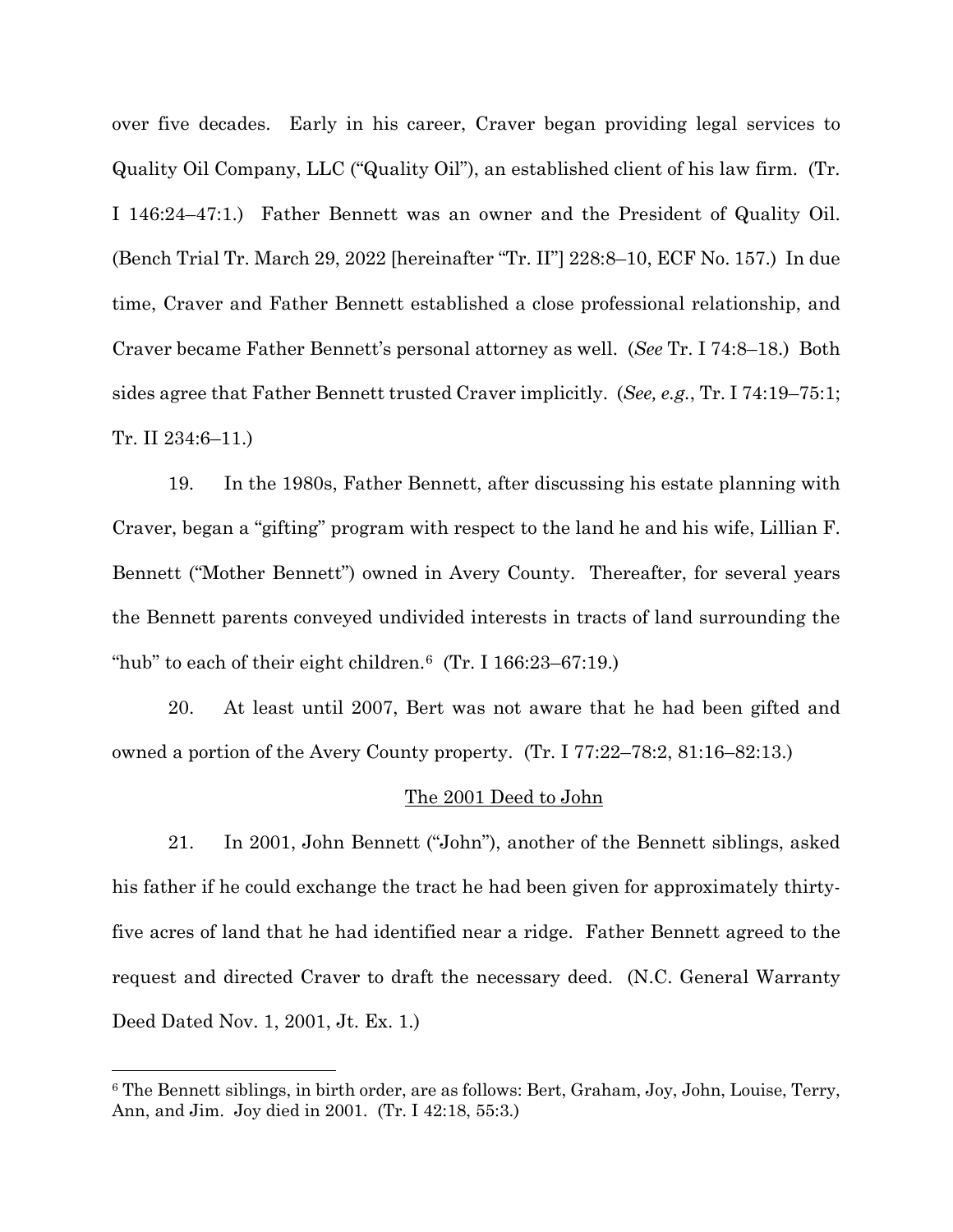22. Father Bennett had already given the land that John desired to his other children as part of the "gifting program"; thus, their agreement was necessary to complete the transaction. Father Bennett therefore instructed Craver to draft a deed which he presented to his remaining children and told them to sign. (Jt. Ex. 1.)

23. The family had a "tradition" of signing documents that required all of their signatures at holiday gatherings, typically Thanksgiving or Christmas, when they were all present. (*See, e.g.*, Tr. I 93:4–7; Tr. II 239:3–5, 273:20–74:4.)

24. In 2001, Bert believed the Avery County property belonged to his father, and he signed the deed at a family gathering without reviewing or questioning it simply because his father asked him to sign it. (Tr. I 80:11–82:15.)

## The 2007 Operating Agreement

25. In 2006, Father Bennett and Craver engaged in discussions regarding the formation of an LLC to hold the Avery County property. Craver advised Father Bennett that such an arrangement would be beneficial to reduce the risk of individual liability, centralize management, and facilitate estate planning. (Tr. I 168:9–69:3; *see* Tr. II 233:24–34:5.)

26. Acting on this advice, Father Bennett directed that an LLC be formed, that the LLC be manager-managed, and that Graham and Ann be named as its managers. (Tr. I 170:1–14 (Craver testifying that based on Father Bennett's business experience, he "thought that a manager managed would be more effective than trying to get everybody to agree to everything each time"); 171:8–19 (Father Bennett chose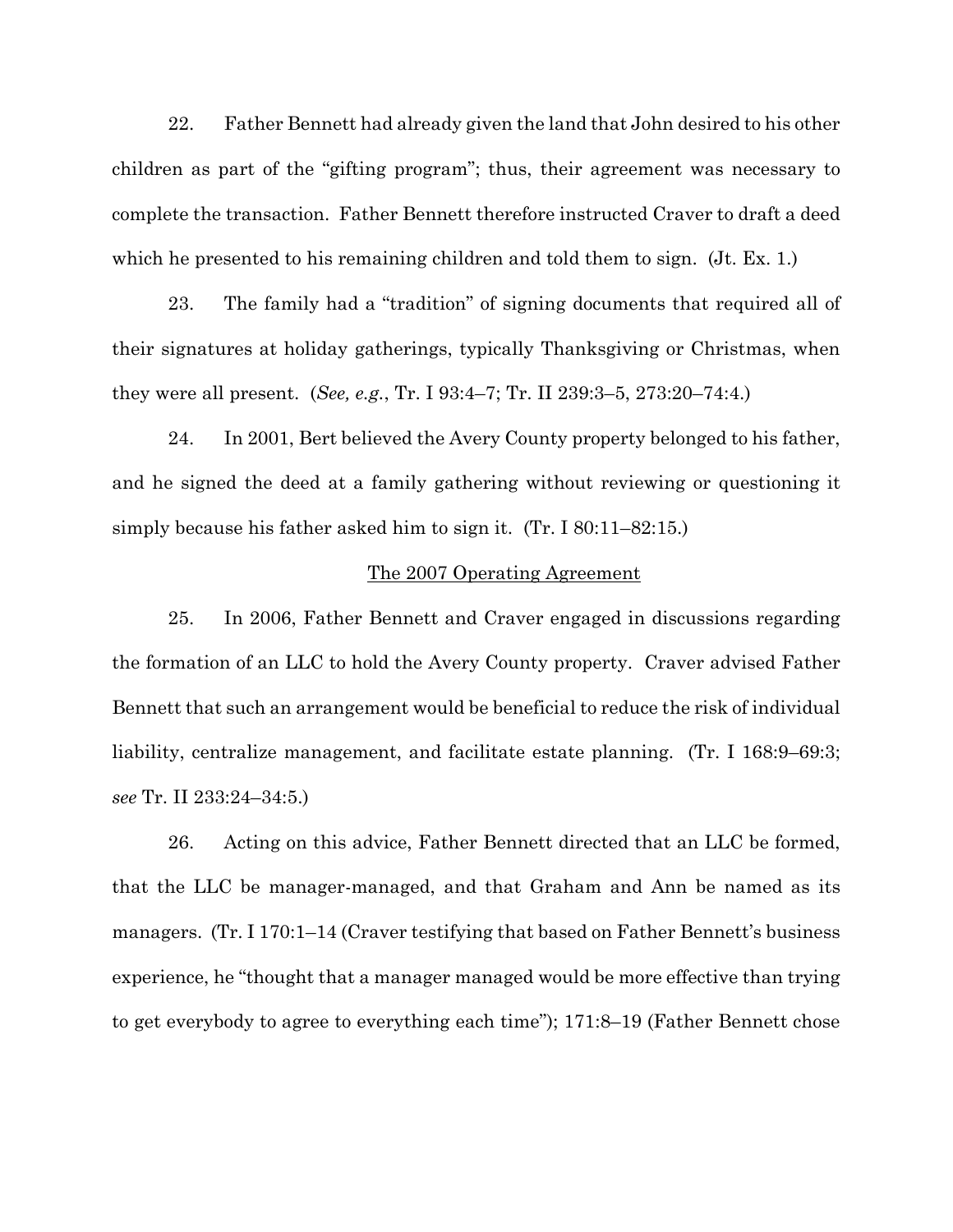Graham as manager because he "had all the confidence in the world" in him and in Ann "as backup").)

27. Craver drafted BLF's Articles of Organization and its original operating agreement (the "2007 Operating Agreement") to reflect Father Bennett's wishes. (Jt. Ex. 6; Tr. I 171:20–72:13.)

28. The Articles of Organization were filed on 18 January 2007 and specify that BLF is to be "manager-managed." (Jt. Ex. 5.)

29. Schedule I to the 2007 Operating Agreement identifies the original members as follows: Father Bennett and Mother Bennett, each owning a twentythree percent interest; and siblings Graham, Ann, Jim, Bert, Louise, and Terry,[7](#page-8-0) each owning a nine percent interest.[8](#page-8-1) (Jt. Ex. 6, at Sch. I.)

30. Section 2.4 of the 2007 Operating Agreement states, "There shall initially be two (2) Managers of the Company" and identifies Graham and Ann as BLF's initial managers by reference to Schedule II, in which both of their names are listed. (Jt. Ex. 6, at § 2.4 & Sch. II.)

31. Bert admits that Graham and Ann are managers of BLF. (Tr. I 95:13– 18.)

32. None of the children, including Bert, Graham, Ann or Jim, participated in any discussions with their Father or Craver with respect to the formation of the

<span id="page-8-0"></span><sup>7</sup> Terry Bennett, a Bennett sibling and former plaintiff, dismissed her claims against all other parties and is therefore no longer a party in this case. (ECF No. 67.)

<span id="page-8-1"></span><sup>8</sup> Having received his approximately thirty-five acres in 2001, John was not a party to the 2007 Operating Agreement.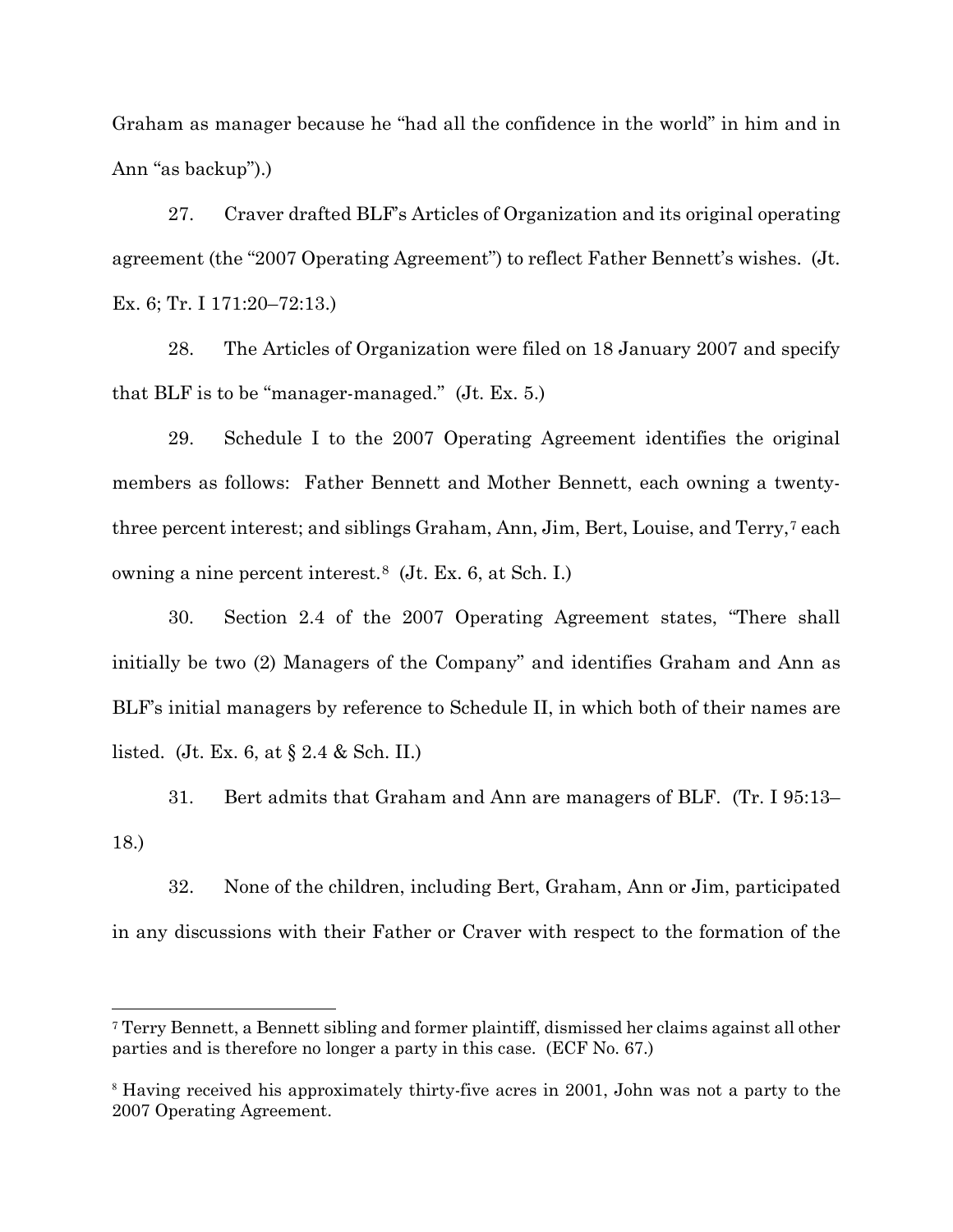LLC or the content of the 2007 Operating Agreement. There was no negotiation. Father Bennett told Craver what he wanted, and Craver documented it. (Tr. I 172:14–24.) According to Craver, "[i]t's more or less a formation that [Father] Bennett desired.... So, no, there was no haggling back and forth." (Tr. I 172:21– 24.)

33. As was their tradition, the Bennett family members circulated signature pages for the 2007 Operating Agreement at a holiday gathering. It is undisputed that each of the signatures on the 2007 Operating Agreement is authentic.

34. It is further undisputed that neither Bert, nor his siblings Graham, Ann, Jim, or Louise believed it was necessary to request to read the 2007 Operating Agreement prior to signing it. None of them questioned their father about his decision to form the LLC or any of the terms of the agreement. All of them signed the 2007 Operating Agreement intending to be bound—regardless of what it said because it was what their father wanted, they considered the Avery County property his, and they both trusted and respected his decisions regarding it. (*See, e.g.*, Tr. I 93:16–94:20; Tr. II 274:7–16.)

35. The 2007 Operating Agreement went into effect on 1 February 2007. (*See* Jt. Ex. 6, at Def02104–07.) On 8 February 2007, Craver filed a deed in which each of the members transferred his or her interest in the Avery County property to BLF. (Deed Dated February 1, 2007, Jt. Ex. 4.)

36. The 2007 Operating Agreement states that the purpose of the LLC is "to continue the farming operation of its Members . . . and to engage in any other lawful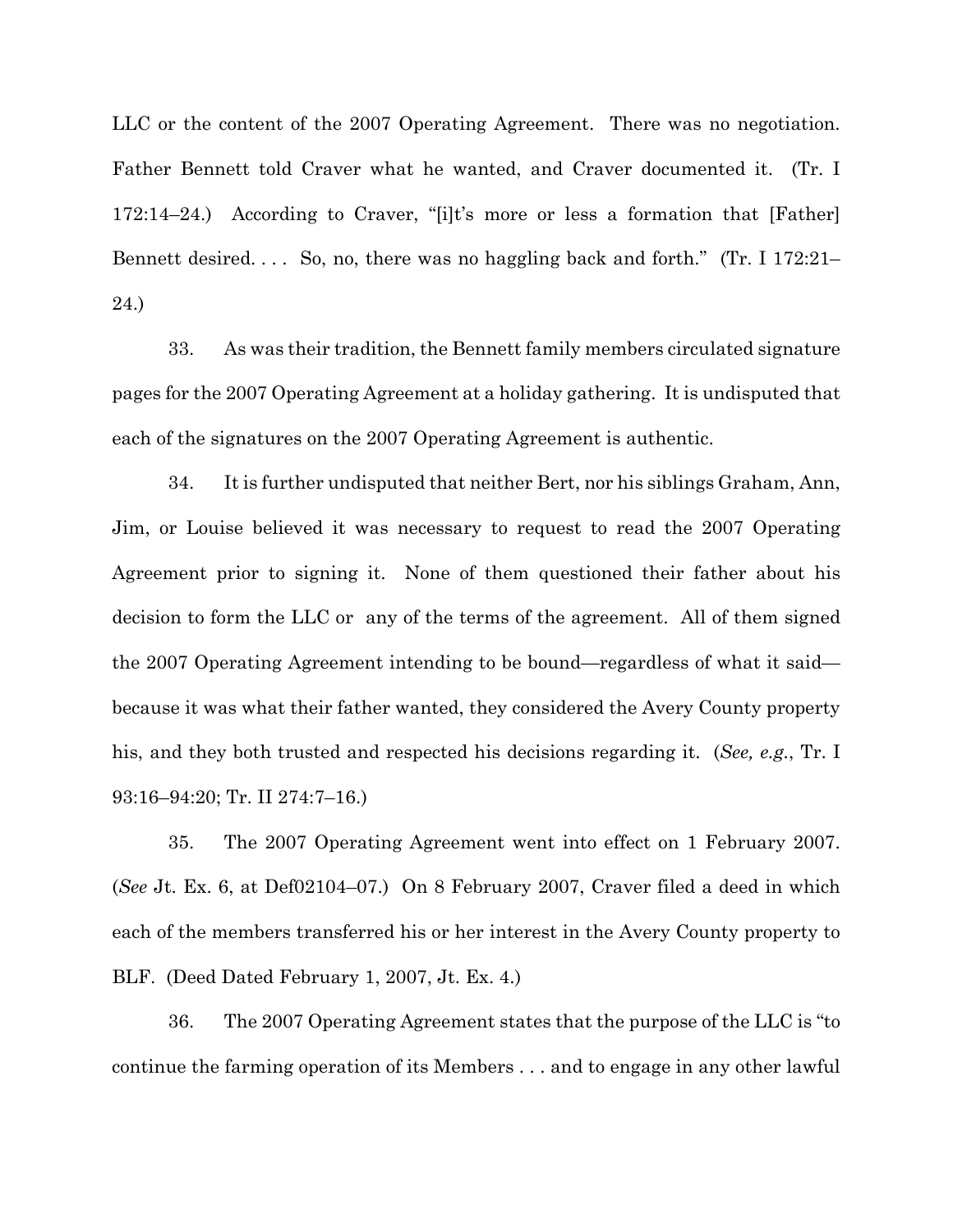purposes[.]" (Jt. Ex. 6, at  $\S 1.8$ .) To date, the LLC has functioned primarily to hold the family property and has not operated for profit.

37. The 2007 Operating Agreement permits amendment only through a writing approved by the members holding a majority of the membership interest. (Jt. Ex. 6, at § 11.5 ("This Agreement . . . may only be amended or modified by a writing executed and delivered by the Members owning a Majority in Interest."); *see also* Jt. Ex. 6, at § 2.2 ("The following actions may not be taken by the Managers without approval of a Majority in Interest of the Members: (a) the amendment of this Agreement[.]").)

38. The 2007 Operating Agreement permits BLF's members to consent to action without a meeting: "Any action that is to be taken at a meeting of the Members may be taken without a meeting by written consent signed by the number of Members that would be necessary to take the action at a meeting at which all Members entitled to vote were present and voted." (*See* Jt. Ex. 6, at § 5.6(c).) Citing this provision, Craver testified that a meeting was not necessary to elect Jim as a manager and that the 2010 Amendment served as written consent to the action. (Tr. I 191:24–92:19, 197:6–200:18; *see* Jt. Ex. 6, at § 11.5.)

#### The 2010 Amendment

39. In 2010, while discussing amendments to the operating agreement of another business with Craver, Father Bennett asked whether BLF's operating agreement would benefit from some of the same changes. In particular, Father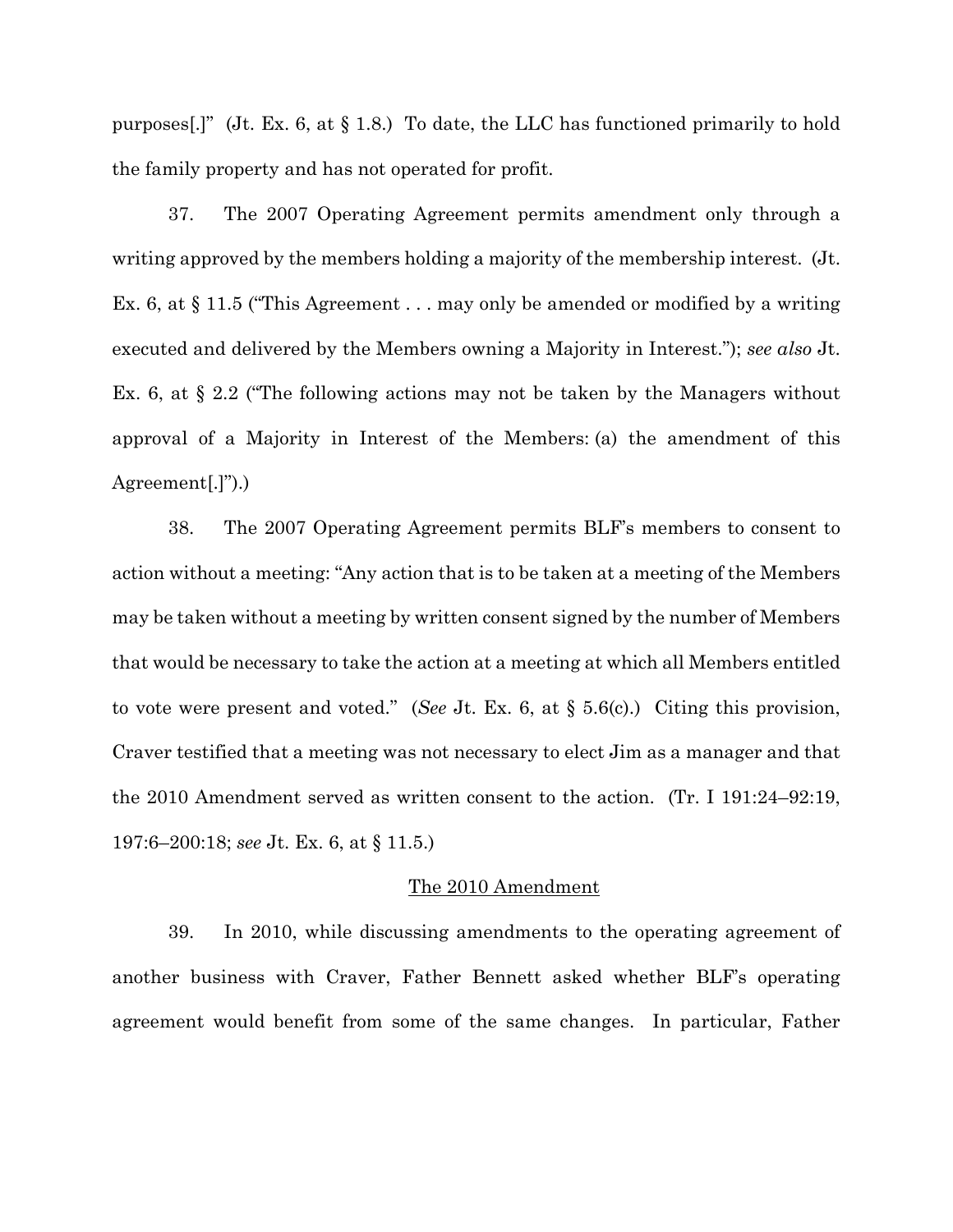Bennett wanted to make transfers between family members easier and, as Craver testified, without "a whole lot of hoopla[.]" (Tr. I 177:11–21).

40. Craver agreed that BLF would benefit from such a change and suggested that Father Bennett, who had always funded BLF's operations entirely himself, also consider changes to the operating agreement to permit mandatory capital calls by the mangers so that the "second generation owners," his children, would have a fair mechanism to fund BLF themselves. Correspondingly, Craver suggested that the operating agreement allow for redemption in the event a member did not contribute the required capital. (Tr. I 177:11–78:13.)

41. Father Bennett agreed with Craver and directed him to make the changes discussed. At the same time, Father Bennett, concerned that both Graham and Ann were busy in their professional lives, directed Craver to add Jim as a third manager of BLF. (Tr. I 182:2–8).

42. In response to Father Bennett's instructions, Craver drafted a document he entitled, "2010 Amended and Restated Operating Agreement of Bennett Linville Farm, LLC" (the "2010 Amendment"). Craver intended for the 2010 Amendment to clearly reflect Father Bennett's changes to: (i) expand the number of managers from two to three, adding Jim as a manager, (ii) provide for mandatory contributions to capital subject to the approval of a majority of the managers, (iii) grant BLF an option to redeem a member's interest under certain conditions; and (iv) change transfer restrictions to (among other things) permit transfers by a member to the member's family for estate and gift tax planning purposes. (Tr. I 177:5–78:21.)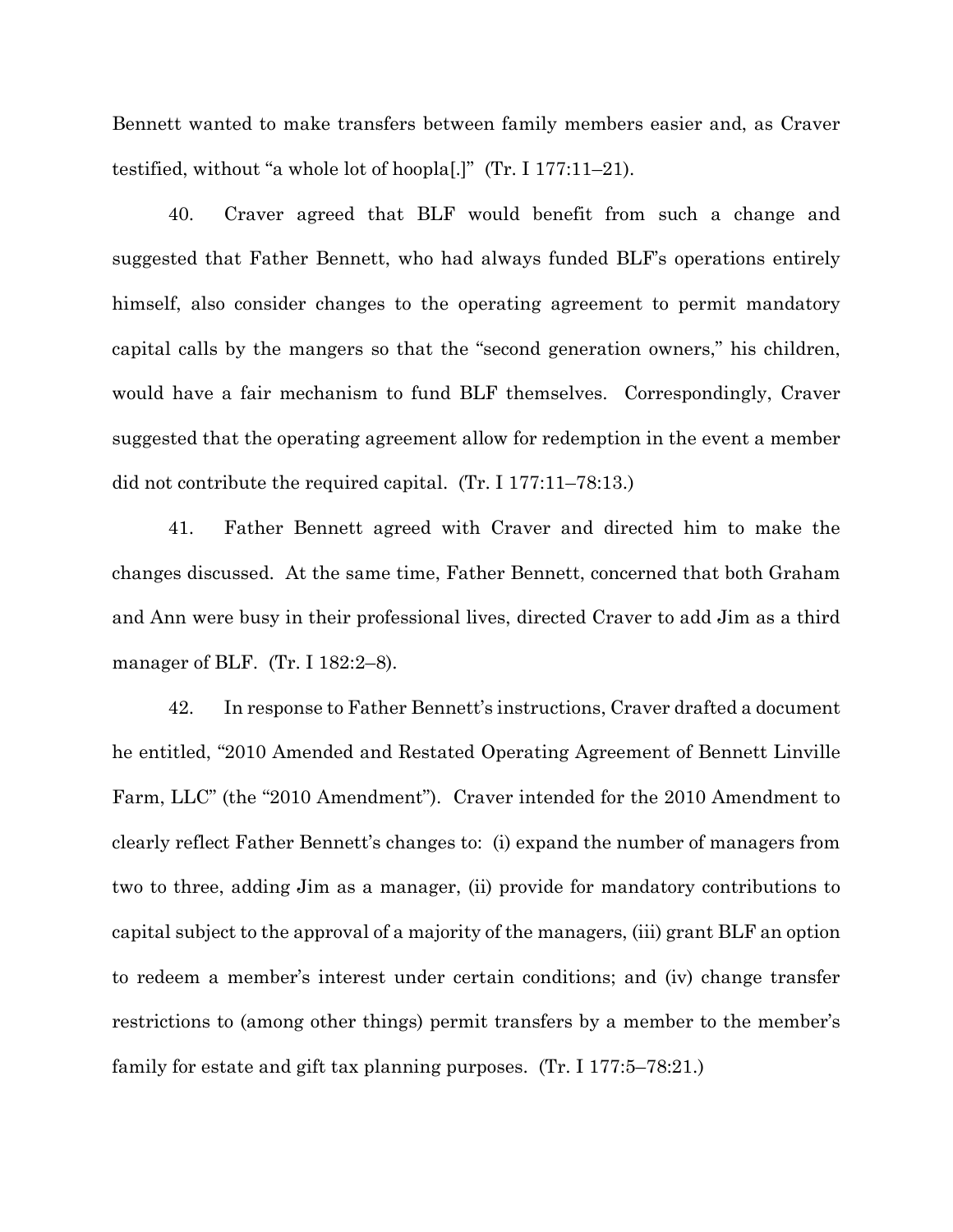43. As with the 2007 Operating Agreement, the parties to this action were not involved in drafting the 2010 Amendment, and there were no negotiations regarding its contents. Father Bennett decided what the terms would be, and Craver documented Father Bennett's decision. (Tr. I 180:5–9.)

44. During discovery in this action, two versions of the 2010 Amendment were produced, each bearing identical signature pages with the same footer.[9](#page-12-0) (*Compare* Jt. Ex. 9, *with* Jt. Exs. 8, 107.[10](#page-12-1)) In all respects, the content of the two versions is the same except that Section 2.4 of one version repeats the language of the 2007 Operating Agreement that there "shall *initially be two (2)* Managers of the Company." (Jt. Ex. 9, at § 2.4 (emphasis added).) In Section 2.4 of the other version the language changes to "[t]here shall be three (3) Managers of the Company." (Jt. Exs. 8 & 107, at § 2.4.) In addition, in the "three-manager" version, the body of the

<span id="page-12-0"></span><sup>9</sup> The footer on the signature pages in both versions of the document is C:\Documents and Settings\graham\Local Settings\Temporary Internet Files\OLK142\00007853.DOC. Although Graham was unsure whether this footer is used by Quality Oil, where he is Chief Executive Officer, Graham testified that it does indeed contain his name. (Tr. II 260:18–22, 261:16–20.) In Joint Exhibit 9, the version of the 2010 Amendment in which section 2.4 states that there "shall initially be two (2) Managers[,]" this footer appears consistently throughout the document—although some pages contain "Brenda," the name of Graham and Father Bennett's assistant at Quality Oil. (Tr. II 262:11–21.) However, in Trial Exhibit 8, the version of the 2010 Amendment in which section 2.4 states that there "shall be three (3) Managers[,]" this footer appears only on the signature pages. A different footer, beginning M:\Worldox\0129 appears on each page of the body of the document. Craver testified that the "Worldox" footer was used by Craver's law firm. (Tr. I 157:4–11.)

<span id="page-12-1"></span><sup>10</sup> Exhibit 107A, Exhibit 107, and Exhibit 8 are the same document in all material respects. Exhibit 107A is the original from Craver's file and contains the firm's footer ("ECV") as well as Craver's handwritten notations. Exhibit 107 is an exact duplicate of this original and was produced by Craver in response to Plaintiff's subpoena. The content of Exhibit 8, which was produced in discovery, is the same as the content of Exhibit 107 and Exhibit 107A but it does not contain Craver's handwritten notations. The documents are identical in every other respect.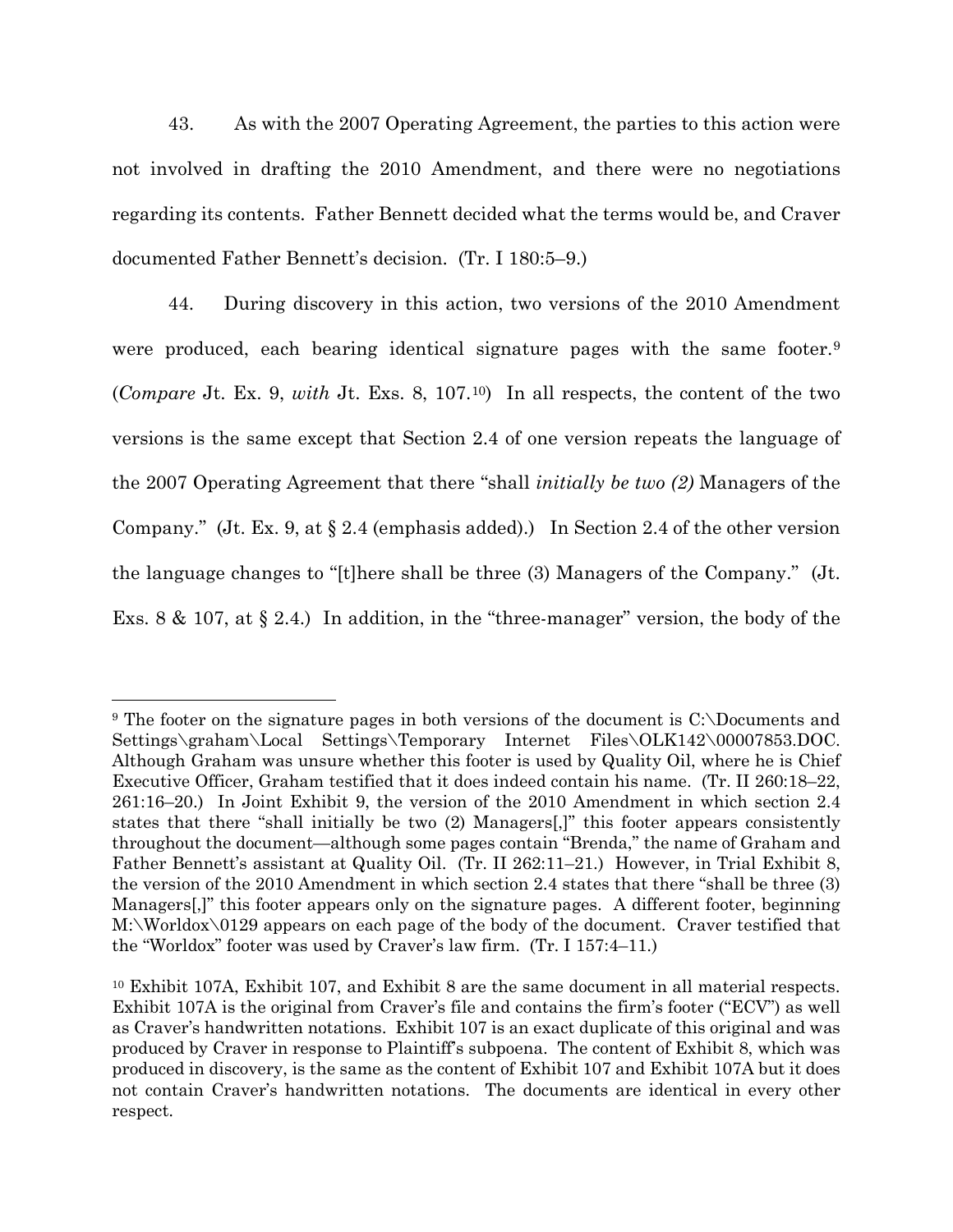document bears a footer from Craver's office that is different from the footer on the signature pages.

45. Regardless of these differences, both versions provide that "Schedule II shall be amended upon any change of Managers[,]" (Jt. Exs. 8–9, 107, at § 2.4), both define "Manager" as "those individuals set forth in Schedule II hereto[,]" (Jt. Exs. 8– 9, 107, at § 12.1(p)), and Schedule II, attached to each version, lists the same three managers: Graham, Ann, and Jim, just as Father Bennett instructed. (Jt. Exs. 8–9, 107, at Sch. II.)

46. It is undisputed that on or about 6 October 2010, Craver's assistant, Marie Davis, forwarded a draft of the 2010 Amendment to Graham to deliver to his father, who did not have an e-mail account. (Jt. Ex. 7; Tr. I 180:18–21, 182:23–83:2.)

47. Although the e-mail transmitting the draft specifically referred to the addition of Jim as a manager and Schedule II of the draft reflected all three managers: Graham, Ann and Jim, Section 2.4 of the draft retained the language from the 2007 operating agreement providing that there "shall *initially be* two (2) Managers of the Company." (Jt. Ex. 9, at  $\S 2.4$ .)

48. Sometime after the draft was emailed to Graham, Craver decided to change the language of Section 2.4 in the document from "shall initially be two (2) managers" to "shall be three (3) managers" to be consistent with Schedule II. (*See* Jt. Ex. 8.)

49. Because the language of Section 2.4 specifies that the number and identity of the managers is controlled by Schedule II, and because the Schedule II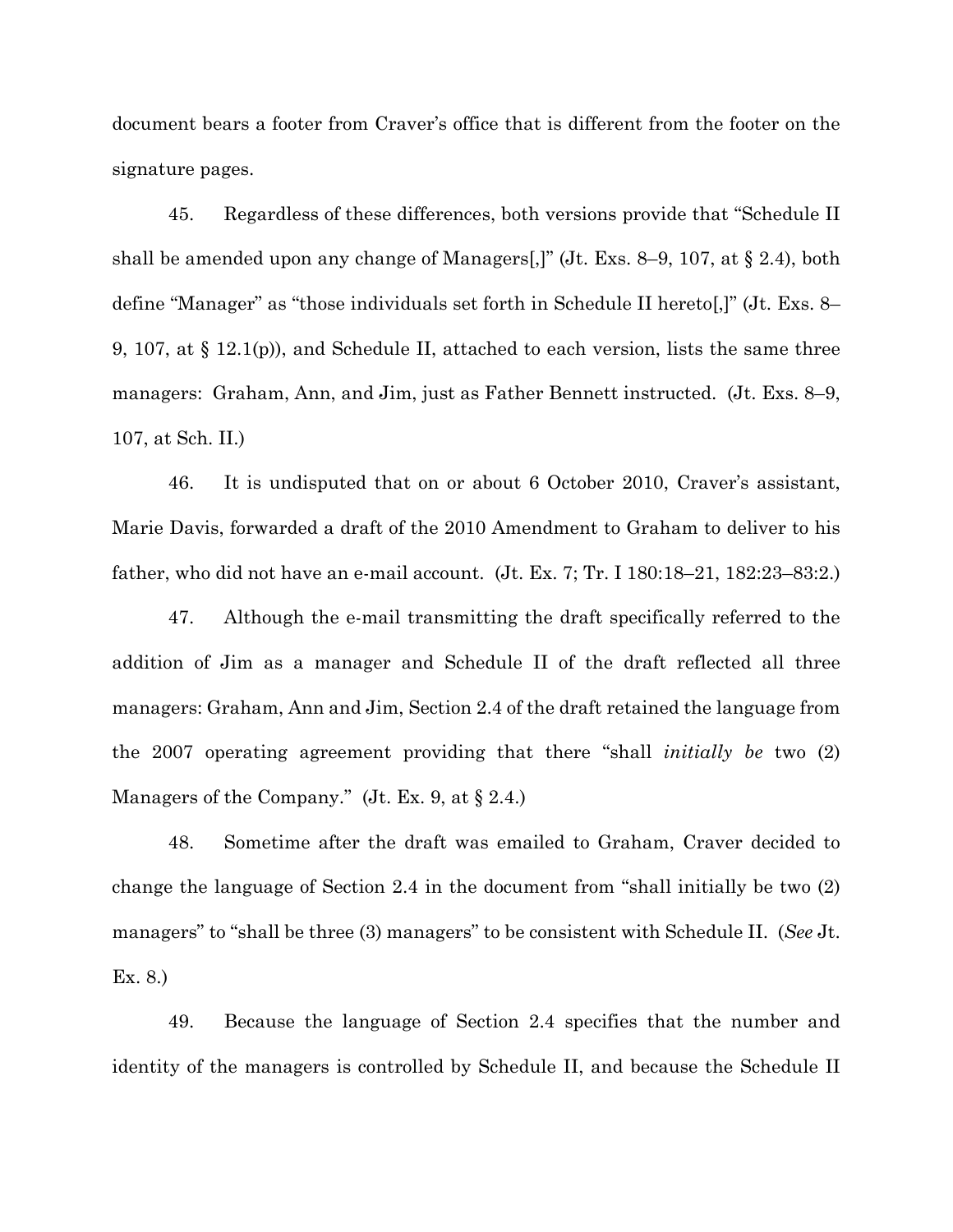attached to the October 6 draft identified all three managers including Jim, Craver considered his later fine-tuning of the text in section 2.4 from "shall initially be two (2) managers" to "shall be three (3) managers" to be superfluous. (Tr. I 196:21–25 (Craver testimony: "Section 2.4 has different verbiage meaning the same thing that there are three managers as specified on schedule 2. One says initially there were two managers but the managers set forth on schedule 2 and there were three people stated.").)

50. Both versions of the 2010 Amendment authorize, among other things, managers to make capital calls without member consent ("Members shall make additional Capital Contributions to the Company as determined by a majority of the Managers."). (Jt. Exs. 8–9, 107, at § 7.2.) Additionally, both versions of the 2010 Amendment contain the same language permitting transfers by a member to the member's family for estate and gift tax planning purposes, (Jt. Exs. 8–9, 107, at § 9.2), and granting BLF an option to redeem a member's interest under certain conditions, (Jt. Exs. 8–9, 107, at § 9.6). These substantive changes to the original 2007 Operating Agreement are described in an introductory clause that is identical in both versions: "WHEREAS, the Members desire to provide for mandatory contributions to capital, permit certain transfers to family members, and grant Company an option to redeem a Member's Membership Interest under certain conditions[.]" (Jt. Ex. 8, at Def01216; Jt. Ex. 9, at Def01382; Jt. Ex. 107, at ECV00005.)

51. Craver has no document reflecting a transmittal of the 2010 Amendment after he edited Section 2.4 and he cannot recall when or how the final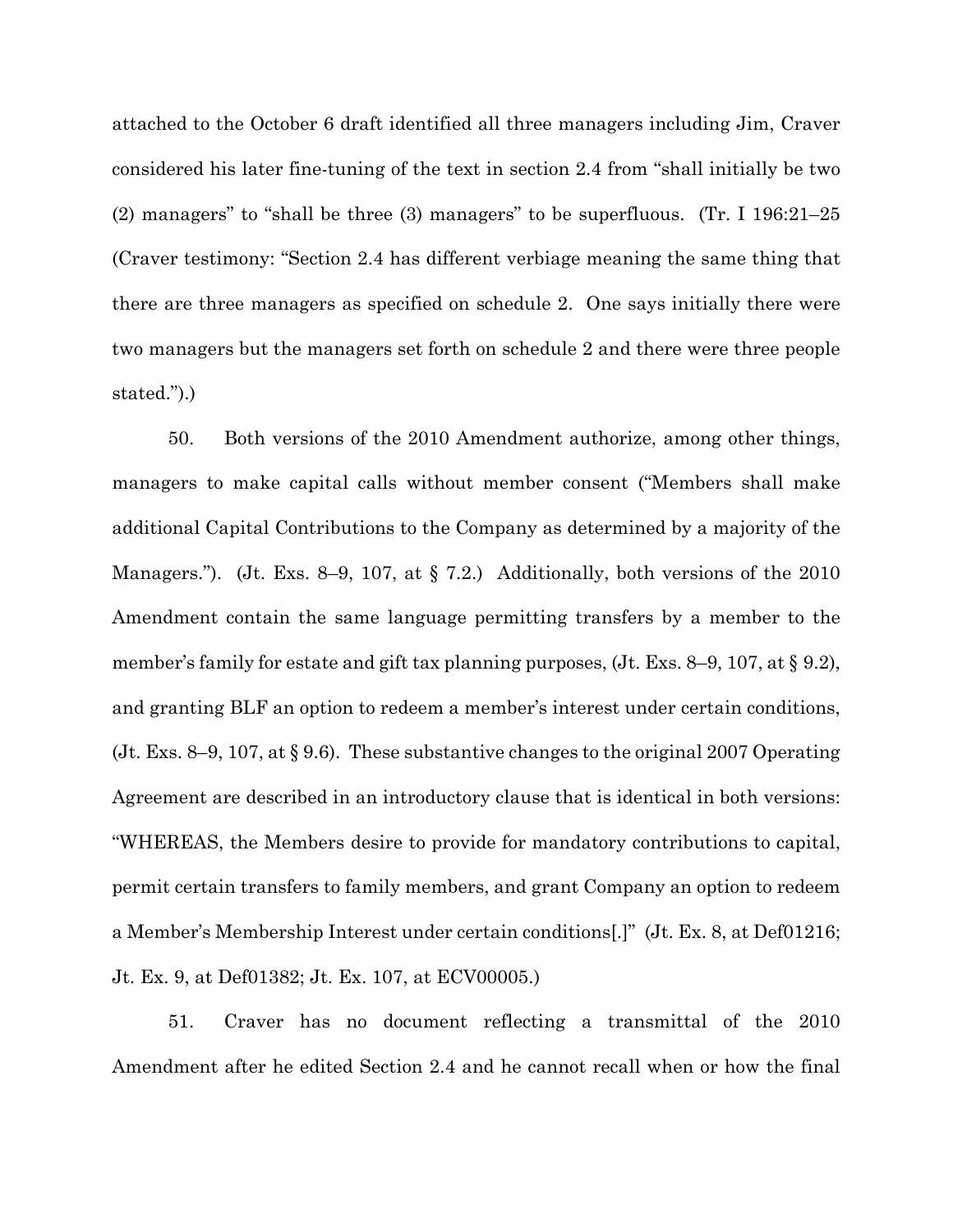version of the 2010 Amendment was sent to the Bennett family for signature. However, he testified that the final version was sent. (Tr. I 195:12–14.)

52. As the attorney for both Quality Oil and Father Bennett personally, Craver testified that he frequently visited and hand-delivered documents to Father Bennett in his office at Quality Oil. (Tr. I 183:15–19.)

53. The greater weight of the evidence establishes that, after October 6, Craver and Father Bennett reviewed the 2010 Amendment that is now Joint Exhibit 107, Father Bennett was satisfied that Craver had drafted the amendment Father Bennett intended, and Joint Exhibit 107 is the final version of that 2010 Amendment.

54. Craver further testified that the signed original copy of the 2010 amendment that he retained in his file, a true copy of which is Joint Exhibit 107, corresponded exactly to what he sent the Bennett family for signature, that he did not make any change to the 2010 Amendment after receiving the signature pages, and that he has retained this fully executed final 2010 Amendment in his file since late 2010.[11](#page-15-0) (Tr. I 186:1–9, 195:12–14.)

55. Craver was not present when the members signed the signature pages and has no knowledge regarding when they signed. (Tr. I 175:11–20.) He testified only that he drafted what Father Bennett intended, that he sent it out for signature, and that Father Bennett's intentions never changed throughout the drafting and signing process. The only edit he made was to wordsmith Section 2.4, a change that

<span id="page-15-0"></span><sup>&</sup>lt;sup>11</sup> The original of the 2010 Amendment was not available at the time Craver testified. At Plaintiff's request, Craver provided the original following his testimony, and it, (Jt. Ex. 107A), was admitted into evidence without objection.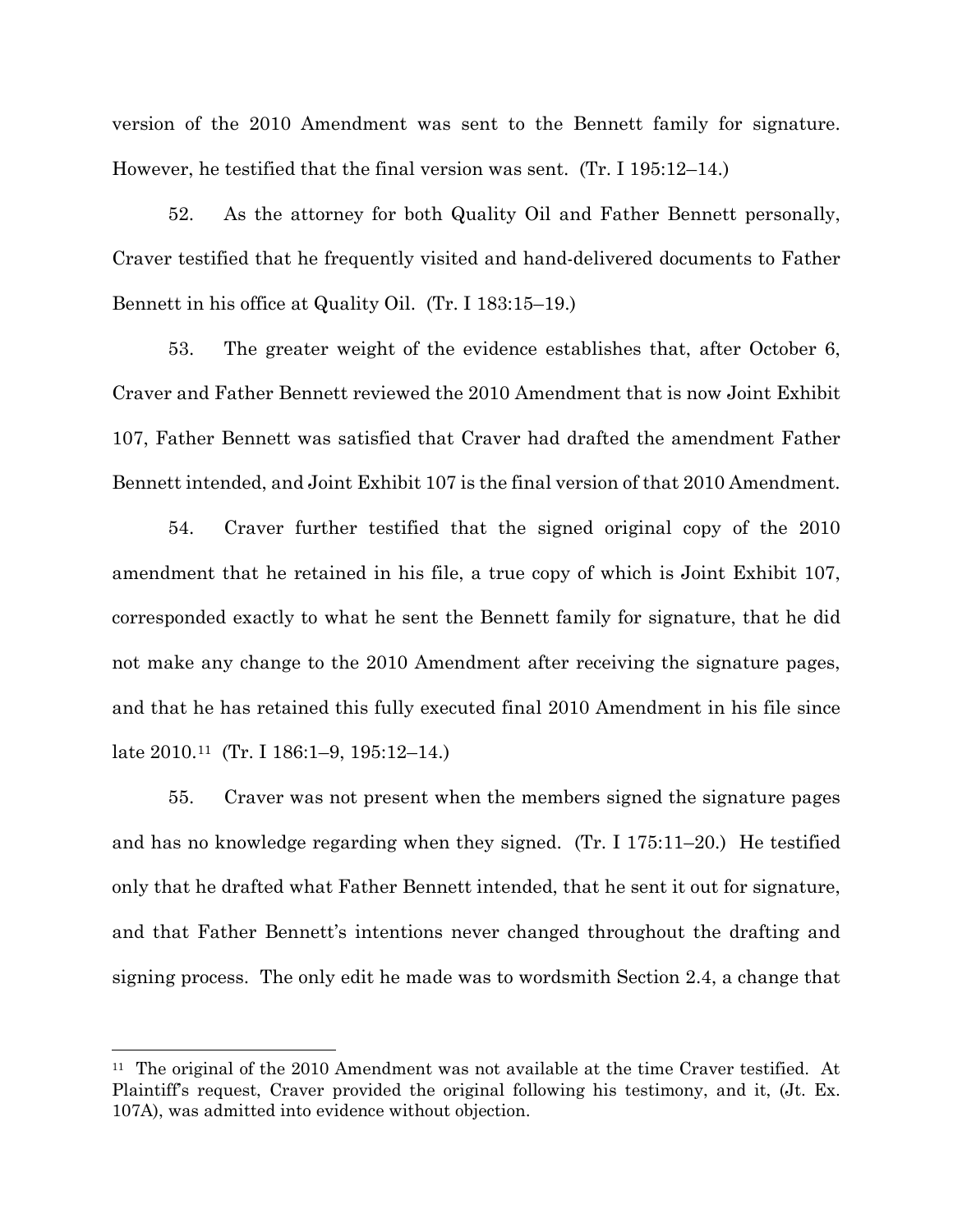was prompted not by any change in Father Bennett's intentions, but merely by Craver's own desire to perfect the document. (Tr. I 159:10–23.)

## Signing the 2010 Amendment

56. The greater weight of the evidence establishes that, consistent with family tradition, signature pages for what the parties understood was an amendment to the BLF operating agreement were circulated during a family gathering at the parents' home in late 2010, prior to the end of the year, and that at least the following individuals were present: Father Bennett, Mother Bennett, Bert, Graham, Ann and Jim.

57. Bert's signature appears on page 25 of both versions of the 2010 Amendment, immediately below the signature lines for Father Bennett and Mother Bennett. Text above the signatures on page 25 includes the definition of "Membership Interest" and this language:

"IN WITNESS WHEREOF, the undersigned, being all of the Members of the Company, have caused this Agreement to be duly adopted by the Company effective as of the day and year first above written, and do hereby assume and agree to be bound by and to perform all of the terms and provisions set forth in this Agreement."

(Jt. Exs. 8–9, 107, at p. 25.)

58. The signatures of the remaining members follow on page 26 of both versions of the 2010 Amendment. (Jt. Exs. 8–9, 107, at p. 26.)

59. At trial, each member who testified authenticated his or her own signature, including Bert. (Tr. II 224:12–13 (Louise), 245:25–46:2 (Graham), 276:11– 14 (Ann), 296:4–7 (Jim); Tr. I 107:5–8, 119:3–6 (Bert).) Based on his familiarity with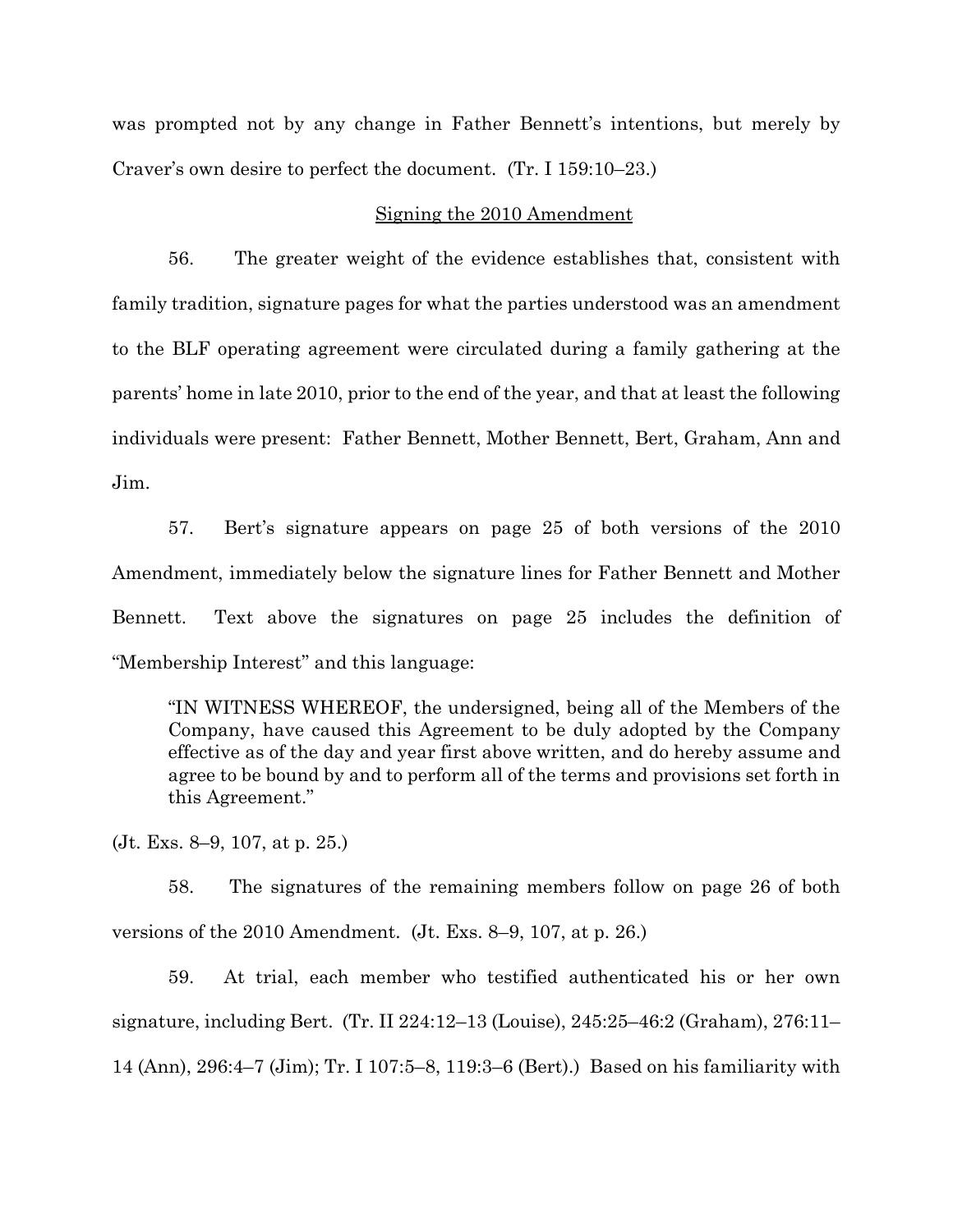their handwriting, Craver authenticated the signatures of Mother Bennett and Father Bennett. (Tr. I 174:7–25.)

60. No signatory who testified can recall whether a complete copy of the 2010 Amendment was present when the signature pages for the document were circulated. However, none of them, including Bert, had a desire to read or even ask questions about the content of the 2010 Amendment before signing it as an indication of their agreement to be bound by it. (*See, e.g.*, Tr. I 102:14–18 (Bert did not read or request a copy before signing).)

61. Like his siblings, Bert, testified that he signed the 2010 Amendment without asking to read it or asking any questions about it because of the trust and respect he had for his father. Bert testified that he would have done whatever his father wanted regarding the family property. (Tr. I 108:1–5 ("A. I did certainly view that if dad wanted something done with [the property], we would be—I would be happy to do it. Q. And that's exactly what you did? A. That's exactly what I did."); (*see also* Tr. II 221:21–22:2 (Louise did not read before signing; signed because dad wanted her to), 257:9–13 (Graham signed because dad wanted him to), 274:5–16 (Ann signed because dad wanted her to), 296:9, 297:5–13, 299:1–3 (Jim does not remember signing; did not ask for copy before signing; trusted Father Bennett's wishes regarding property).)

62. Bert also testified that Graham told him that his signature was needed for an administrative change that would allow the Bennett parents to transfer their interests in BLF to their children, including Bert. (Tr. I 103:19–20.) Graham testified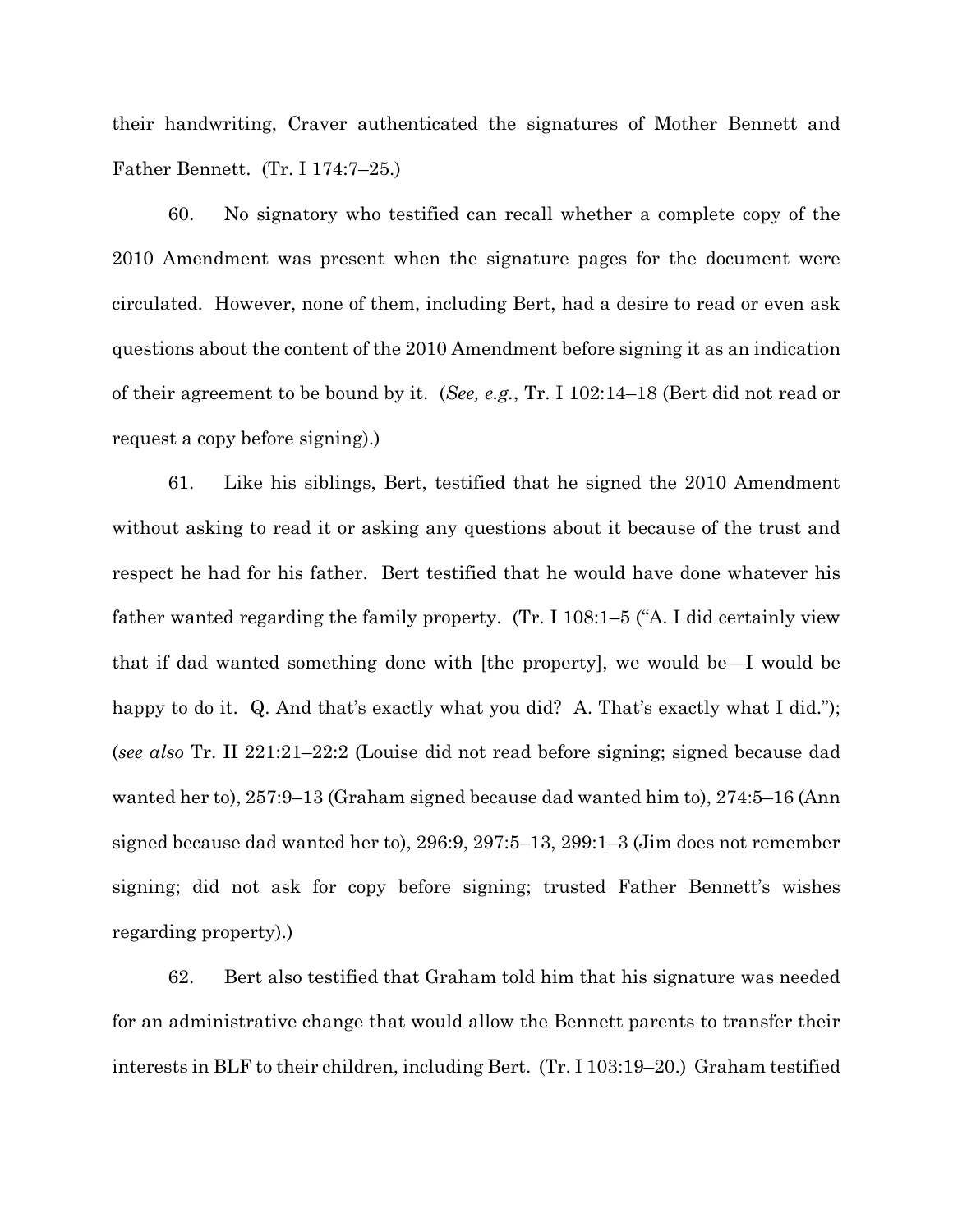that he did not recall any such statement to Bert about the 2010 Amendment but that he would not have told Bert something that was untrue. (Tr. II 265:6–10.) The 2010 Amendment in fact included a change in Section 9.2 making it easier for the Bennett parents to bequeath and gift the property to their children. (Jt. Exs. 8, 9, 107, at  $§ 9.2.)$ 

63. Graham returned the completed signature pages to Craver, who maintained them with the original of the 2010 Amendment in his business files. (Tr. I 153:23–54:1; 194:21–22; 195:12–14.)

### The 2012 Bequest, Gift, and Fishing Lease

64. When Mother Bennett died in March 2012, her membership interest in BLF passed to Graham, the personal representative of her estate, pursuant to her will. In accordance with her will and with Section 9.2 of the 2010 Amendment, Graham transferred Mother Bennett's membership interest *pro rata* to each of the remaining members of BLF, including Bert. (Jt. Ex. 10.) However, Bert did not sign the document assigning Mother Bennett's interest and did not realize that he had received a share of her interest until he learned of it several years later in the course of litigation involving his brother John. (Jt. Ex. 10; Tr. I 70:21–71:2, 109:23–10:4.)

65. In June 2012, Father Bennett gifted his membership interest *pro rata* to each of the remaining members of BLF, including Bert, pursuant to Section 9.2 of the 2010 Amendment. (Jt. Ex. 11.) As with Mother Bennett's transfer, Bert did not sign the document assigning Father Bennett's interest and did not realize that he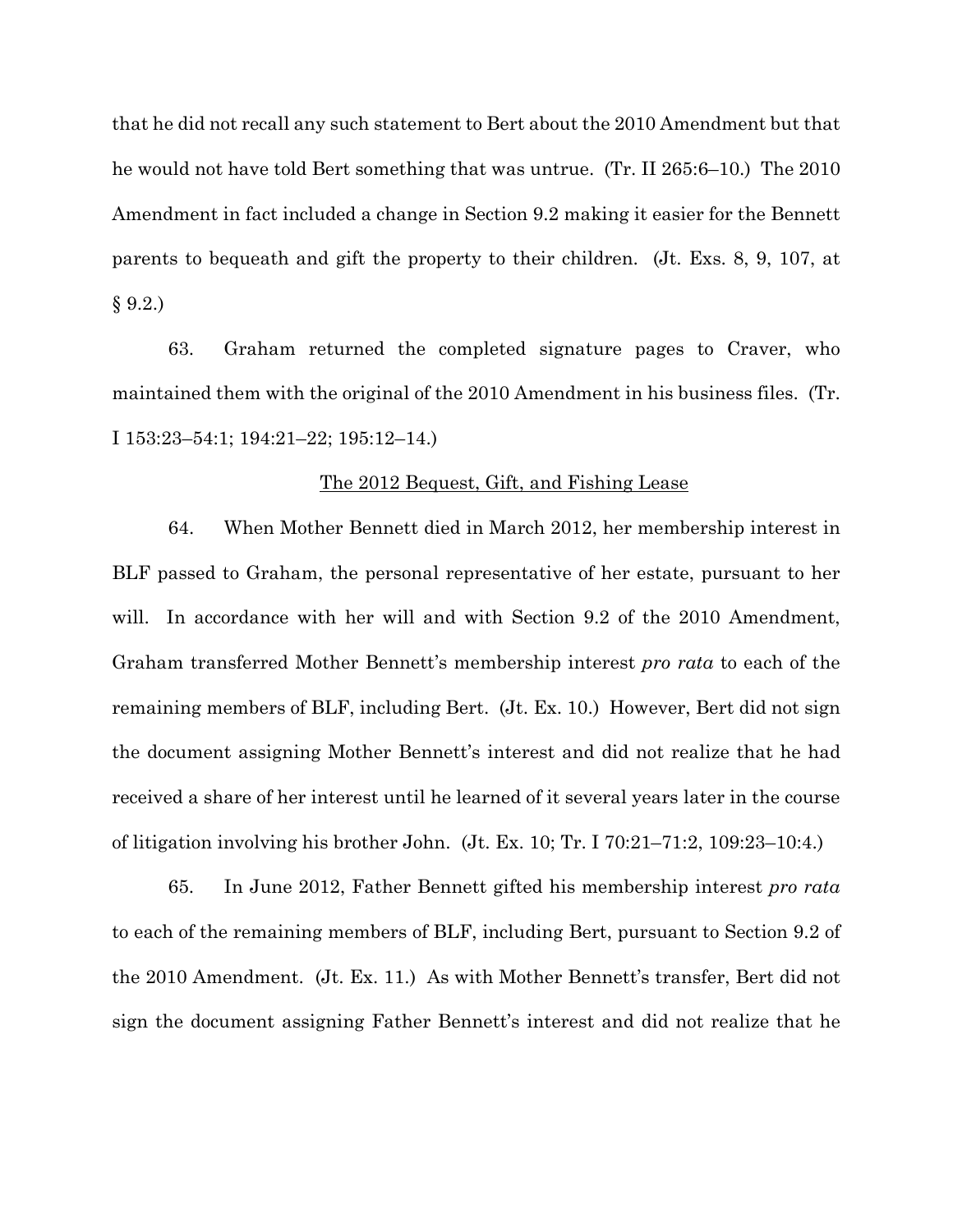had received a share of his father's interest until several years later after the family members were in litigation. (Jt. Ex. 11; Tr. I 70:21–71:2, 112:10–15.)

66. In June 2012, Bert signed a Consent to Action Without Meeting (the "Consent") documenting his agreement to a fishing lease between BLF and Father Bennett. Father Bennett paid BLF thirty thousand dollars (\$30,000.00) a year under the terms of the lease, which Bert testified was used "to cover the day-to-day expenses, the care-taker's expenses and just upkeep of the cabin." (Tr. I 121:14–15.) The Consent specifies that it is executed pursuant to the 2010 Amendment. Bert authenticated his signature on the Consent, which was on the line directly below the signature line for Jim. Jim's signature line identifies him as both a manager and member of BLF. (Jt. Ex. 12; Tr. I 114:25–15:2.)

## IV. CONCLUSIONS OF LAW[12](#page-19-0)

67. Based on the foregoing Findings of Fact, the Court makes the following Conclusions of Law.

68. The Court has jurisdiction over the parties and the subject matter of this action.

69. This case was properly designated as a mandatory complex business case and assigned to the undersigned. The parties stipulated to a bench trial and consented to bifurcating the trial such that Stage 1 issues would be decided first. The Court has heard the evidence with respect to the Stage 1 issues and has authority to make Findings of Fact and Conclusions of Law with respect to those issues.

<span id="page-19-0"></span><sup>12</sup> Any Findings of Fact that are more appropriately deemed Conclusions of Law are incorporated by reference into the Court's Conclusions of Law.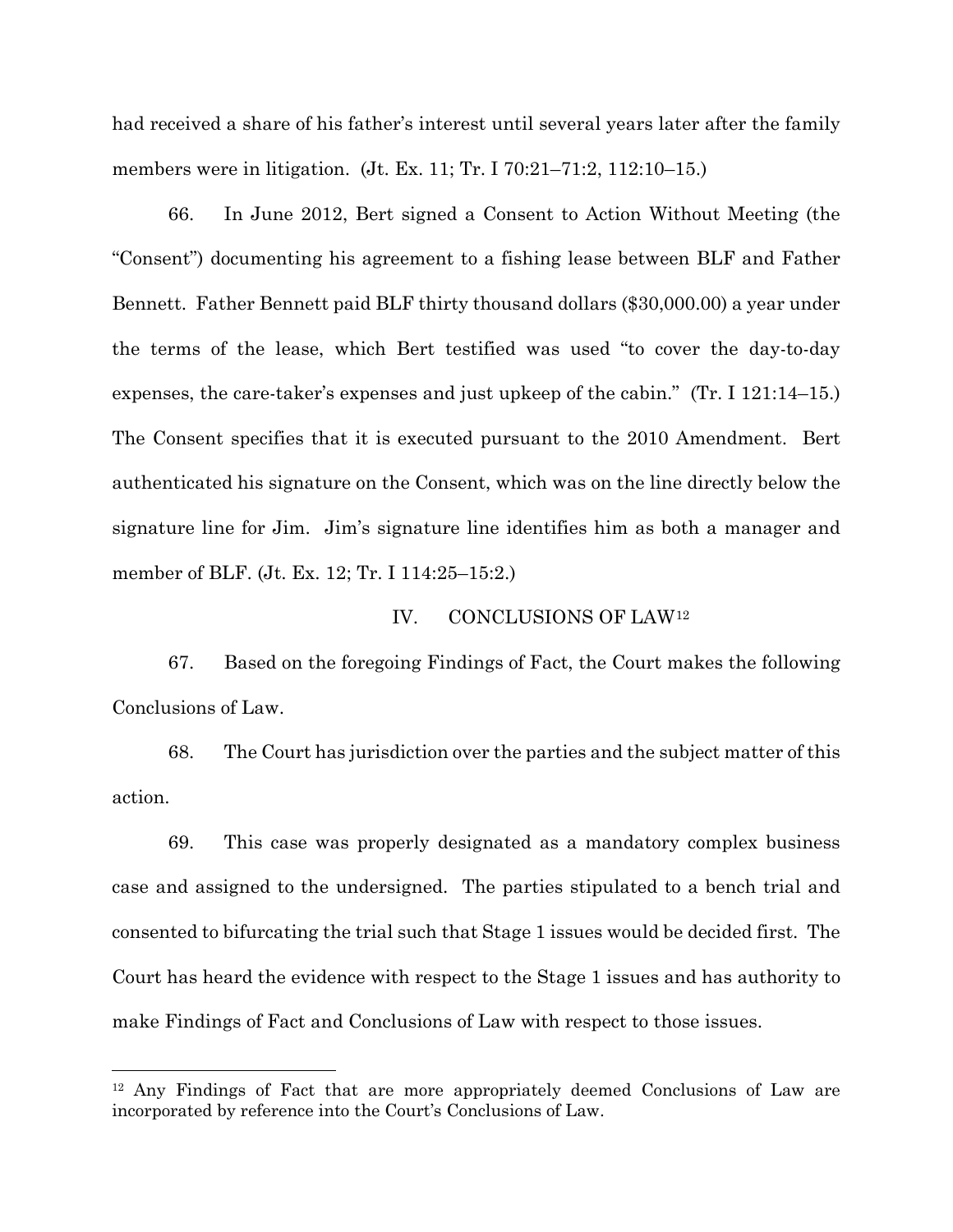70. There is a legitimate controversy with respect to the validity of the 2010 Amendment, making declaratory relief appropriate. The Court's declaration is necessary to determine which version of BLF's Operating Agreement controls. *See Augur v. Augur*, 356 N.C. 582, 588 (2002) ("[A] declaratory judgment should issue (1) when [it] will serve a useful purpose in clarifying and settling the legal relations at issue, and (2) when it will terminate and afford relief from the uncertainty, insecurity and controversy giving rise to the proceeding." (citation and internal quotation marks omitted)).

71. At the outset, there is disagreement between the parties as to which party bears the burden of proof with respect to Stage 1 issues. The Court concludes that with respect to their claims sounding in contract, each party bears the burden of proof with respect to the declaration(s) that party claims the Court should make, regardless of whether that declaration occurs in Stage 1 or Stage 2. One who asserts a fact and seeks declaratory judgment declaring that fact has the burden of proving that fact. *See e.g., Bizrobe Trust v. InoLife Techs., Inc.*, 2018 NCBC LEXIS 160, at \*16 (N.C. Super. Ct. Nov. 30, 2018) (denying plaintiff's affirmative motion for summary judgment on declaratory judgment claim where plaintiff failed to satisfy its burden of proof); *JCG & Assocs., LLC v. Disaster Am. USA, LLC*, 2021 NCBC LEXIS 109, at \*7 (N.C. Super. Ct. Dec. 9, 2021) (considering together declaratory judgment claims and counterclaims when the evidence was "closely tied together").

72. However, unlike most claims that fall neatly into one party's camp or the other, the Court concludes that identifying the operating agreement in effect,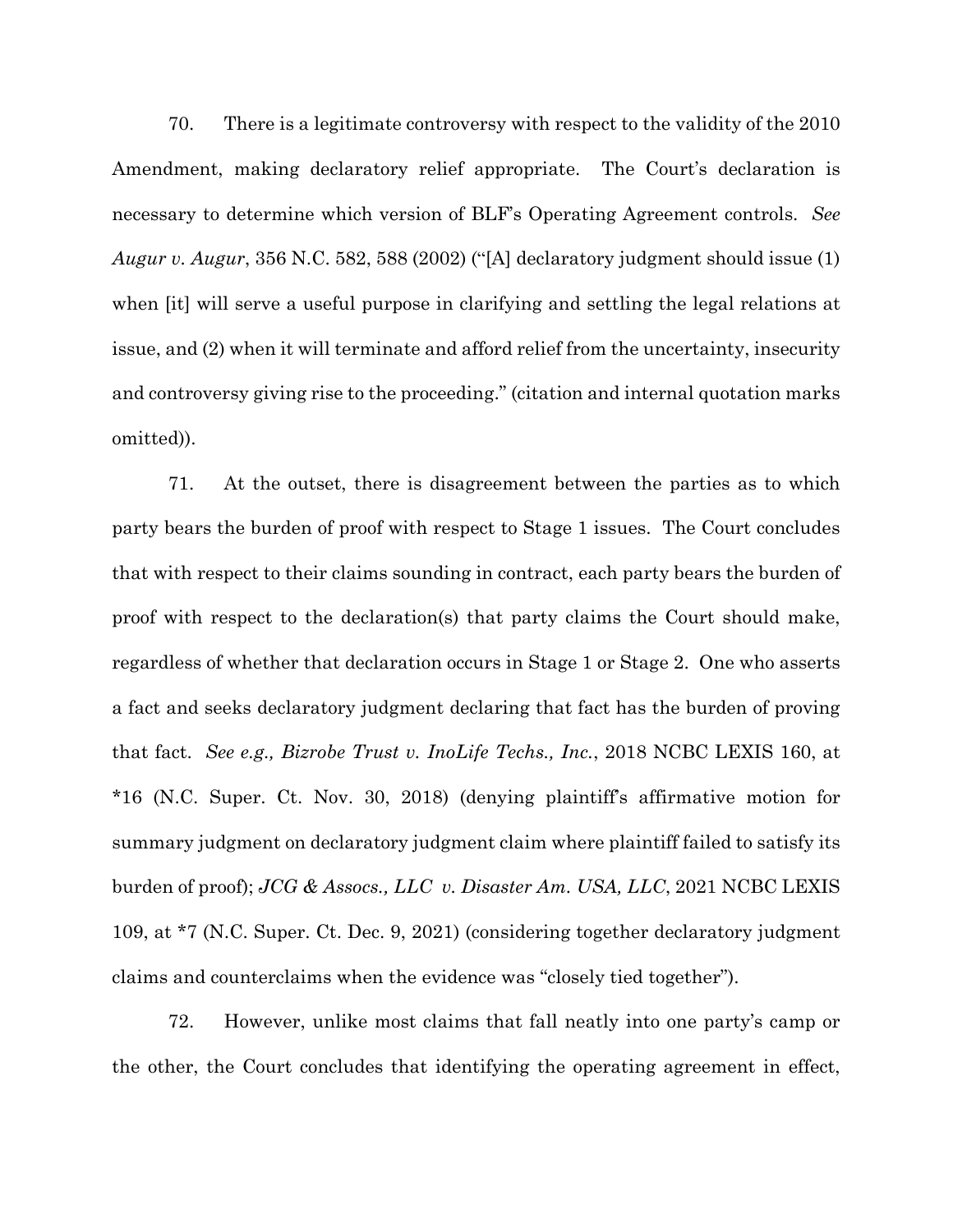whether it is Plaintiff's 2007 version or Defendants' 2010 version, is an overarching declaration that impacts claims made by both sides. Bert's claim for a declaratory judgment that the 2010 Amendment is invalid (and thus that the 2007 Operating Agreement controls) stands in direct opposition to Defendants' declaratory judgment claim that the 2010 Amendment is valid (and thus that the 2007 Operating Agreement is inoperative). Consequently, in this case both sides bear the burden of convincing the Court by a preponderance of the evidence that their version of the operating agreement controls.

73. "The essence of any contract is the mutual assent of [all] parties to the terms of the agreement so as to establish a meeting of the minds." *Snyder v. Freedman*, 300 N.C. 204, 218 (1980) (citation omitted); *see Mach. Co. v. Chalkley*, 143 N.C. 181, 183 (1906) ("The first and most essential element of an agreement is the consent of the parties[.]"). "Whether mutual assent is established and whether a contract was intended between parties are questions for the trier of fact." *Creech v. Melnik*, 347 N.C. 520, 527 (1998) (citing *Snyder*, 300 N.C. at 217).

74. In addition, "[w]hen a party affixes his signature to a contract, he is manifesting his assent to the contract." *Mosely v. WAM, Inc.*, 167 N.C. App. 594, 599 (2004).

75. The Court concludes that the 2010 Amendment that was admitted into evidence as Joint Exhibit 107 (the original as Joint Exhibit 107A) is the controlling operating agreement for BLF for the reasons that follow.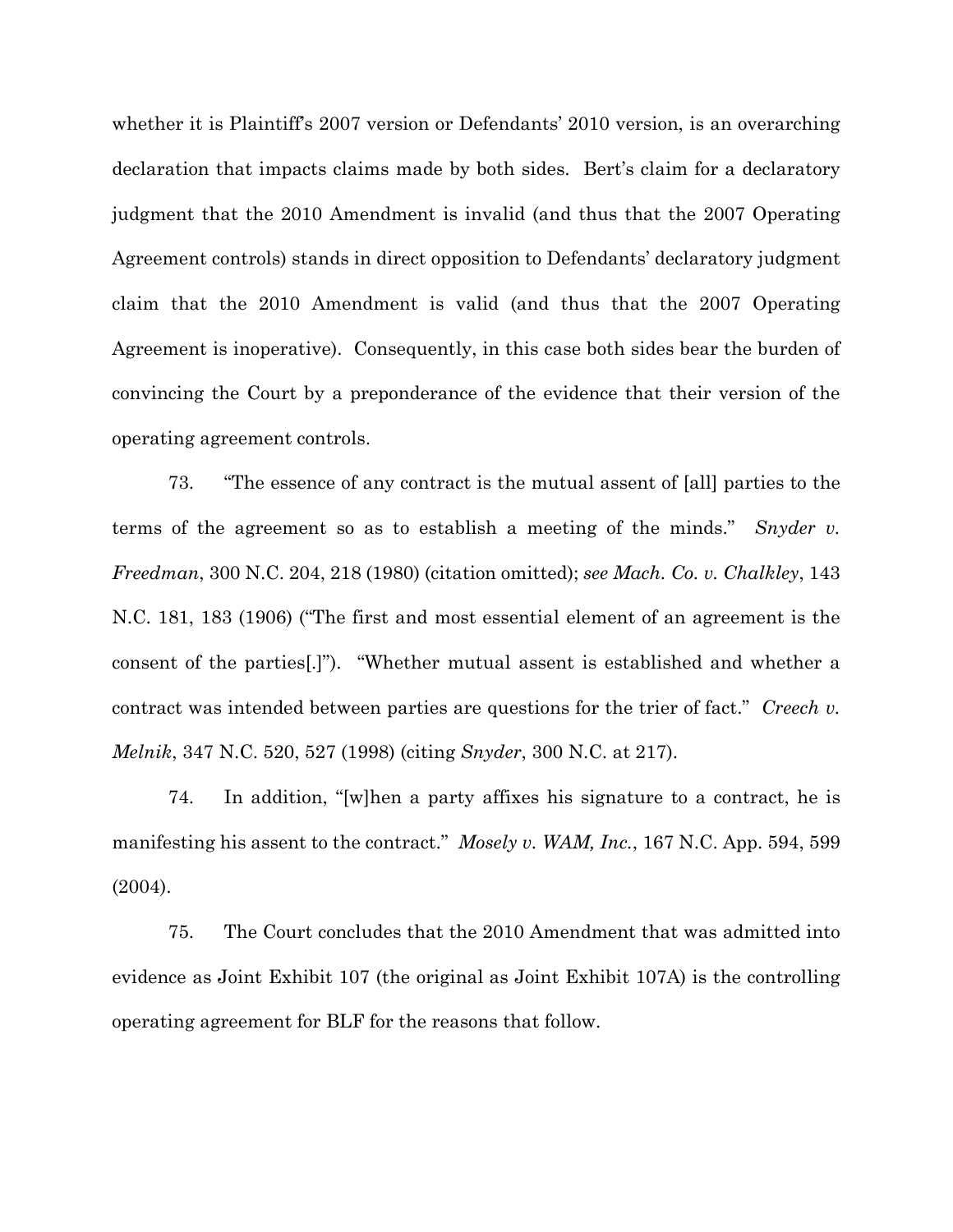76. First, the greater weight of the evidence proves that BLF's members holding a majority of the membership interests, including Bert, knew they were assenting to an amendment to the BLF Operating Agreement when they each put their names on signature pages in 2010.

77. The greater weight of the evidence further proves that BLF's members holding a majority of the membership interests, including Bert, knew that the signature page they each signed would be attached to the final version of the amendment to the operating agreement containing the terms that Father Bennett had specified to BLF's attorney, Penn Craver.

78. Bert testified that he neither asked to read the 2010 Amendment nor asked his father or the managers any questions regarding the 2010 Amendment prior to signing the page signifying his assent to it. Bert signed because, when it came to the Avery County property, "[i]f dad wanted something done with it . . . I would be happy to do it."  $(Tr. I 108:2-3.)$ 

79. The greater weight of the evidence establishes that Joint Exhibit 107 accurately reflects the terms Father Bennett wanted to be included in the 2010 Amendment and that Father Bennett's intention with respect to those terms did not change from the time he articulated them to Craver until the signature pages were attached to Joint Exhibit 107.

80. Therefore, the Court concludes, that the evidence, by its greater weight, establishes that the members holding a majority of the membership interests in BLF, including Bert, assented to the 2010 Amendment that is Joint Exhibit 107.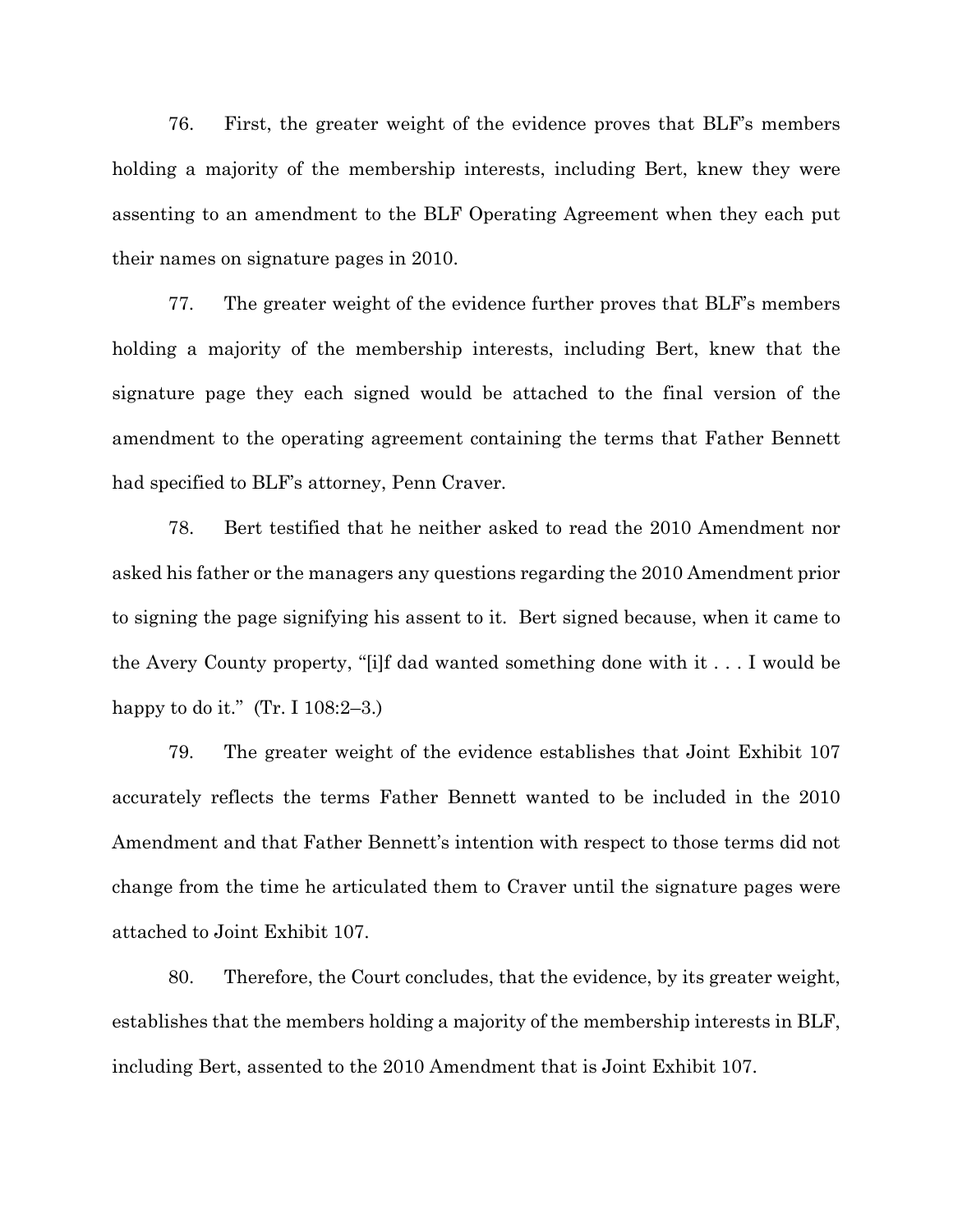81. Bert cites several cases to support his position that the fact that the signatures were on pages separated from the body of the agreement when they were signed, coupled with the change Craver made to Section 2.4 of the 2010 Amendment, requires the conclusion that there was no meeting of the minds with respect to the 2010 Amendment. The Court disagrees. The greater weight of the evidence establishes that the parties' overarching and indisputable intention was to agree to the terms their father wanted. The signature pages each of them signed were attached —as they intended—to a document drafted by Craver to achieve what their father wanted.

82. In *GECMC 2006-C1 Carrington Oaks, LLC v. Weiss*, 2017 N.C. App. LEXIS 532 (N.C. Ct. App. 2017) (unpublished), the signatory signed "between thirty and forty signature pages" each time he visited a law firm so that they could be used for various real estate transactions. The signatory was unaware that one of those signature pages would be "eventually attached" to a guaranty agreement and, therefore, the Court of Appeals held that his signature did not indicate an assent to be bound to the guaranty agreement. *Id.* at \*3.In contrast, the parties here signed one set of signature pages and were aware that they would be attached to the amended operating agreement their father wanted, once it was finished, and each of them accepted their father's terms unquestionably without the need even to read them.

83. The cases cited by Bert from courts in Illinois and New York are similarly distinguishable. In *Midwest Mfg. Holding, L.L.C. v. Donnelly Corp*., 1998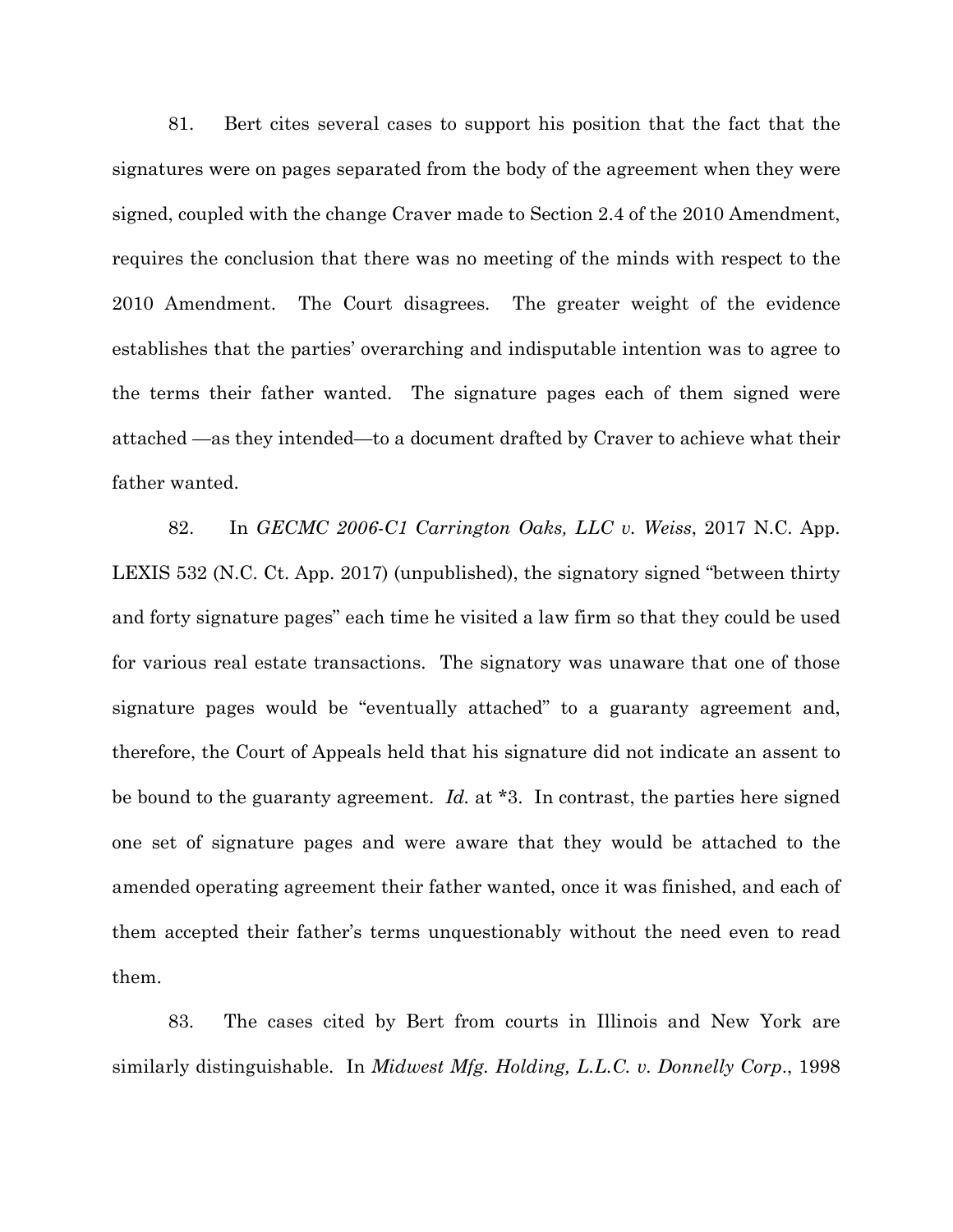U.S. Dist. LEXIS 1398 (N.D. Ill. 1998), the parties entered into several letters of intent. For convenience purposes the defendant signed an unaffixed signature page before negotiations were finalized. Negotiations then failed. The court, recognizing that the executed signature page was "merely . . . a convenience[,]" noted that the parties had "additional, outstanding, material issues still . . . open and need[ing] to be resolved" on the date the signatory signed, precluding an intent to be bound by the final document. 1998 U.S. Dist. LEXIS 1398, at \*11–12. Similarly, in *Chariot Grp., Inc. v. American Acquisition Partners, L.P.*, 751 F. Supp. 1144 (S.D.N.Y 1990), the defendant signed a signature page for "convenience only" while negotiations were still ongoing between the parties. 751 F. Supp. at 1151.

84. Conversely, here, Father Bennett's intentions were fixed at the time the parties signed the signature pages, and his intentions did not change. There was no negotiation over the terms of the amendment. His children, including Bert, simply agreed to sign a document that reflected their father's intentions. Consequently, nothing about the act of attaching their signature pages to the correct, final document reflecting those intentions defeated the formation of the contract.

85. Moreover, none of the parties, including Bert, testified that the change Craver made to Section 2.4—regardless of whether it was made before or after the signature pages were completed—was a deciding factor in his or her decision to assent to the 2010 Amendment. The only material factor was their father's wishes, and there was no evidence to suggest that Craver's edit did anything other than ensure that he had captured Father Bennett's wish that Jim be made a manager of BLF.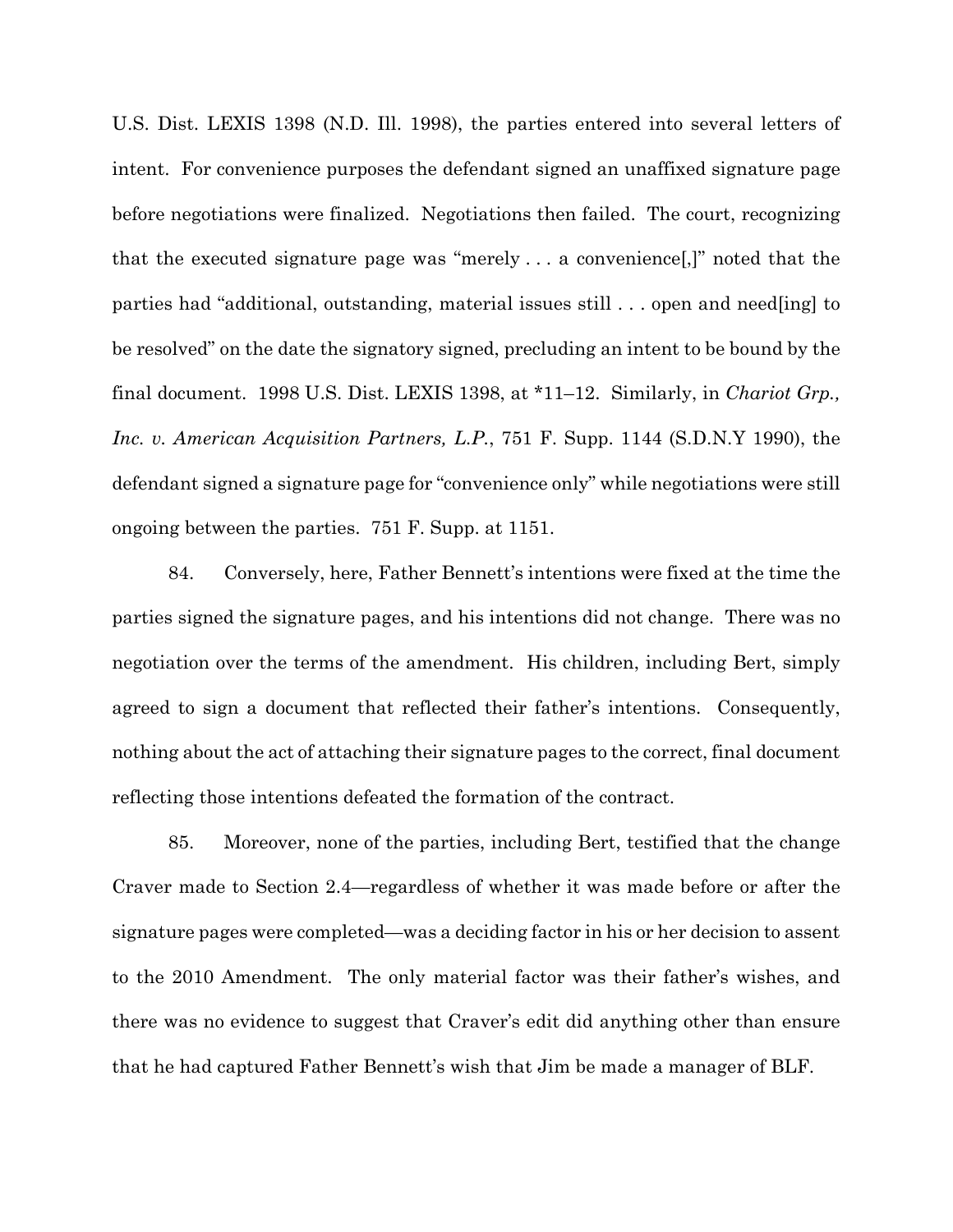86. It also bears mentioning that the law is well-settled in North Carolina that "[t]he duty to read an instrument or to have it read before signing it, is a positive one, and the failure to do so, in the absence of any mistake, fraud or oppression, is a circumstance against which no relief may be had, either at law or in equity." *Harris v. Bingham*, 246 N.C. 77, 78–79 (1957); *see Town of Belhaven v. Pantego Creek, LLC*, 250 N.C. App. 459, 470 (2016) ("In North Carolina, parties to a contract have an affirmative duty to read and understand a written contract before they sign it."); *Westmoreland v. High Point Healthcare Inc.*, 218 N.C. App. 76, 83 (2012) ("It has long been the law in North Carolina that the law will not relieve one who can read and write from liability upon a written contract, upon the ground that he did not understand the purport of the writing, or that he has made an improvident contract, when he could inform himself and has not done so." (citation and internal quotation marks omitted)); *Ussery v. Branch Banking & Trust Co.*, 368 N.C. 325, 336 (2015) ("One who executes a written instrument is ordinarily charged with knowledge of its contents, and he may not base his action on ignorance of the legal effect of its provisions in the absence of considerations such as fraud or mistake[.]" (citing *Mills v. Lynch*, 259 N.C. 359, 362 (1963) and *Pierce v. Bierman*, 202 N.C. 275, 279 (1932)).

87. Even if the Court were to conclude that Graham presented the amendment to Bert as a change to allow the Bennett parents to transfer their interests, the Court concludes that Bert was not relieved of his duty to read the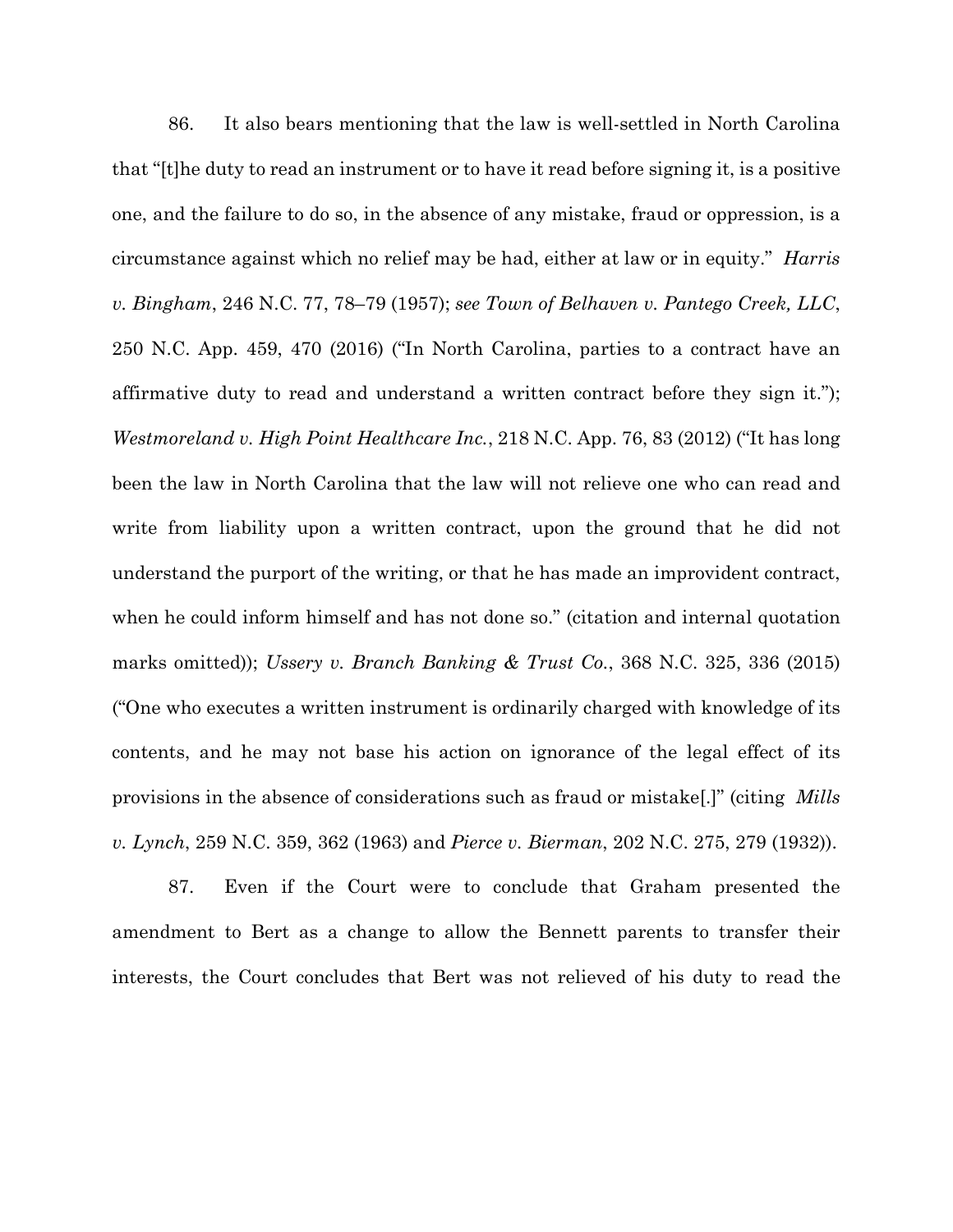amendment before signing it.[13](#page-26-0) He admits that nothing prevented him from inquiring further as to the changes being made or from obtaining a copy of the proposed amendment and reading it before signing. (Tr. I 103:2–18); *Ussery*, 368 N.C. at 338 (reliance on verbal assurances contrary to contract's contents was unreasonable because the signatory was "misled through his own want of reasonable care and circumspection" (citation and internal quotation marks omitted)). Had he requested a copy and read it prior to signing, under either version of the 2010 Amendment, he would have seen that Jim was to become a manager.

88. Second, the final edit Craver made to Section 2.4 of the 2010 Amendment did not change the meaning of the provision. Under either reading of the 2010 Amendment, (*compare* Jt. Ex. 9, *with* Jt. Exs. 8, 107), the outcome would be the same: Jim was added as a manager of BLF.

89. The plain language of Section 2.4 establishes that Schedule II controls the number and identity of the managers. The operative language of the section is: "The name of the initial Managers are set forth on Schedule II attached hereto and made a part hereof, which Schedule II shall be amended upon any change of Managers." (Jt. Ex. 6, at  $\S 2.4$ .)

90. The number and identity of BLF's managers on Schedule II is consistent in the two versions of the amendment before the Court. (*Compare* Jt. Ex. 9, at Sch. II, *with* Jt. Exs. 8 & 107, at Sch. II.) Only the text describing the managers changed

<span id="page-26-0"></span><sup>&</sup>lt;sup>13</sup> Notably, Bert has not alleged a claim for fraud. He alleges only that Graham provided him the signature pages and represented that he needed Bert's signature for "administrative purposes." (Third Am. Comp. ¶ 31.)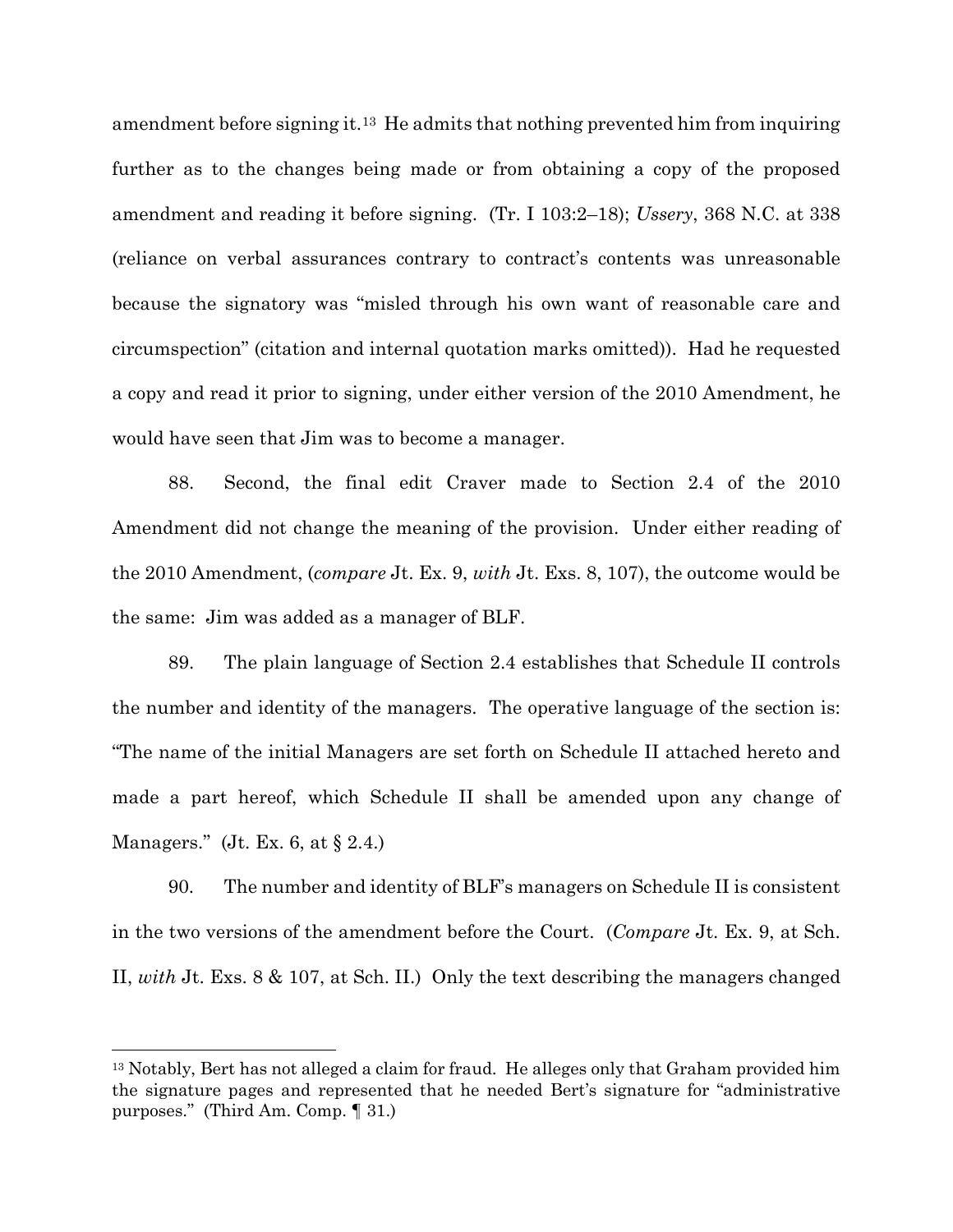from one version to the other, and it is a distinction without a difference. Joint Exhibit 9 retains the language from the 2007 Operating Agreement that there "shall initially be two (2) Managers of the Company." There were, indeed, "initially" two managers. But the controlling Schedule II in the 2010 Amendment correctly listed Father Bennett's intended three managers, Graham, Ann and Jim. Therefore, Craver's subsequent decision to delete the word "initially" in recognition of the fact that he was drafting an amendment, and to change "two managers" to "three managers" to make the text consistent with the controlling schedule, was not necessary to accomplish Father Bennett's intention that Jim become the third manager of the LLC and was of no consequence to the validity of the 2010 Amendment.

91. The terms in the version of the 2010 Amendment that was admitted as Joint Exhibit 107 were the terms intended by Father Bennett, and Father Bennett's intentions with respect to those terms did not change at any point throughout the drafting and execution of the 2010 Amendment.

92. Schedule II of each of the competing versions of the 2010 Amendment lists three managers: Graham, Ann and Jim. The Court therefore concludes that Jim became a manager of BLF as of 1 October 2010, the effective date of the 2010 Amendment.

93. Third, even if Bert did not understand or agree to the terms of the 2010 Amendment that his father wanted, he was in the minority. As noted above, amending the 2007 Operating Agreement required a vote of the members holding a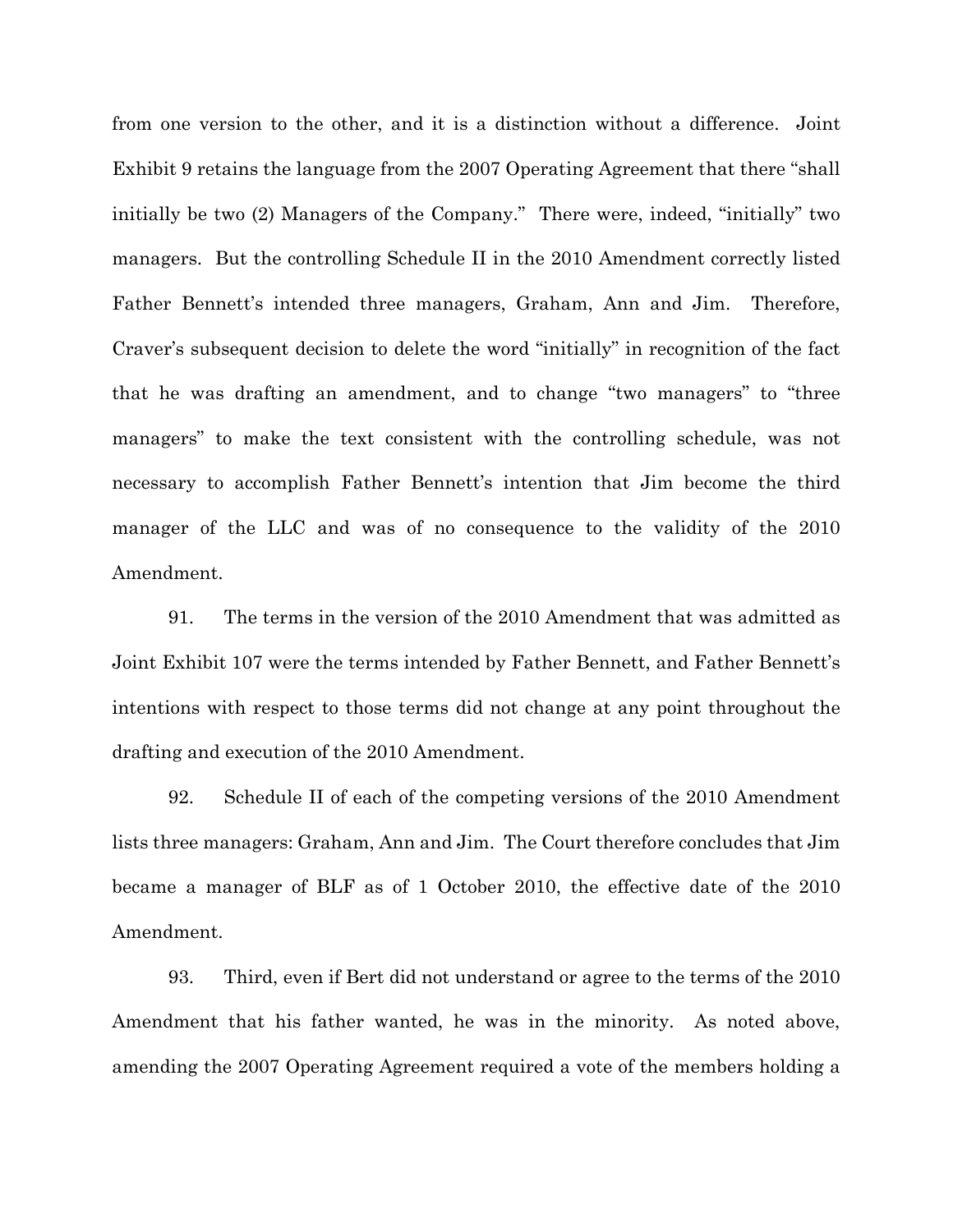majority of the membership interests. (Jt. Ex. 6, at  $\S$  11.5.) At trial, members Graham, Ann, Jim, and Louise each testified that he or she signed the signature pages for the 2010 Amendment with the intent to be bound to the 2010 Amendment that was admitted as Joint Exhibit 107 and that establishes Jim as a manager of BLF. Craver testified, unopposed, that Father Bennett's intent was likewise as stated in Joint Exhibit 107. At that time, these members alone collectively held fiftynine percent of the membership interests of BLF, constituting a majority. (Jt. Ex. 6, at Sch. I.)

94. Moreover, by statute, "[a]ny person bound by the operating agreement is bound by any amendment adopted, as provided in the operating agreement." N.C.G.S. § 57D-2-31(e). Thus, Bert, who was bound to the 2007 Operating Agreement, is similarly bound to the 2010 Amendment that was approved by the majority. For this reason alone, the 2010 Amendment (Joint Exhibit 107) is valid and controlling with respect to all members, including Bert.

95. As to whether BLF's members were required to sign a "Consent to Action Without Meeting" to effectuate their decision for Jim to be a manager, the Court concludes that the 2010 Amendment itself constitutes effective written consent in accordance with Section 5.6(c) of the 2010 Amendment, and no additional writing was necessary. (*See e.g.*, Ord. Mot. Prelim. Inj. ¶ 13, ECF No. 87 ("[Bert argues] that this written consent must exist separate and apart from any writing required to memorialize the amendment. The Court disagrees. By its terms, nothing in the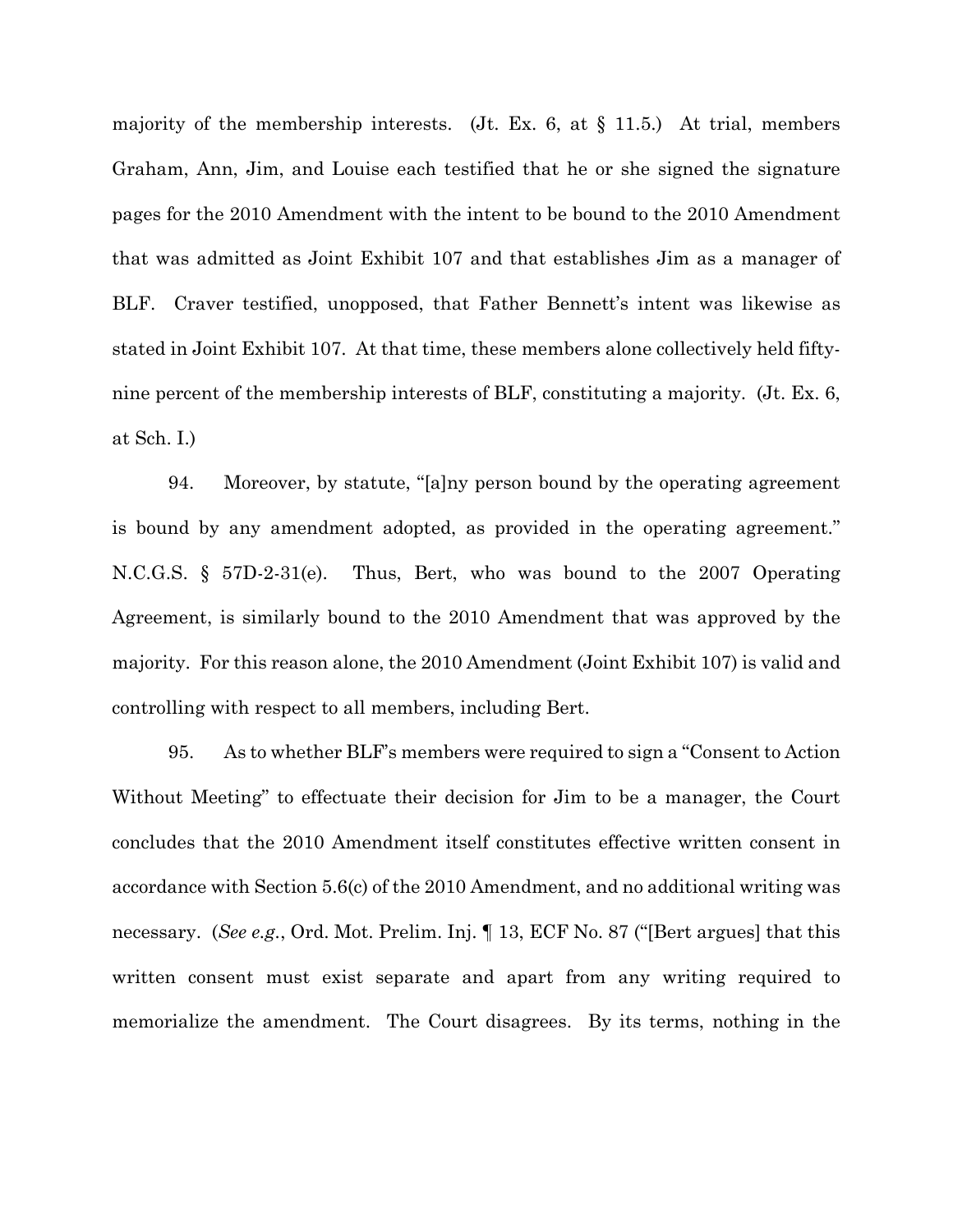original operating agreement prevents the members from consenting to action and memorializing an amendment in the same writing.").)

96. Finally, Bert is quasi-estopped from denying the 2010 Amendment's validity. Quasi-estoppel, also known as "estoppel by benefit," "is directly grounded . . . upon a party's acquiescence or acceptance of payment or benefits by virtue of which that party is thereafter prevented from maintaining a position inconsistent with those acts." *Godley v. Cnty. of Pitt*, 306 N.C. 357, 361 (1982) (citation omitted); *see Kyle v. Felfel*, 254 N.C. App. 684, 693 (2017) (stating that quasiestoppel "is designed to prevent a party from benefitting by taking two clearly inconsistent positions." (citation and internal quotation marks omitted)). The doctrine "rests upon principles of equity and is designed to aid the law in the administration of justice when without its intervention injustice would result." *Brooks v. Hackney*, 329 N.C. 166, 173 (1991) (internal citation and quotation marks omitted).

97. "Under a quasi-estoppel theory, a party who accepts a transaction or instrument and then accepts benefits under it may be estopped to take a later position inconsistent with the prior acceptance of that same transaction or instrument." *Whitacre P'ship v. Biosignia, Inc.*, 358 N.C. 1, 18 (2004) (citation and quotation marks omitted); *see Cap. Outdoor Adver., Inc. v. Harper,* 7 N.C. App. 501, 505 (1970) ("[I]t is settled law in North Carolina that a party will not be allowed to accept benefits which arise from certain terms of a contract and at the same time deny the effect of other terms of the same agreement." (citing *Shuford v. Oil Co.*, 243 N.C. 636 (1956)).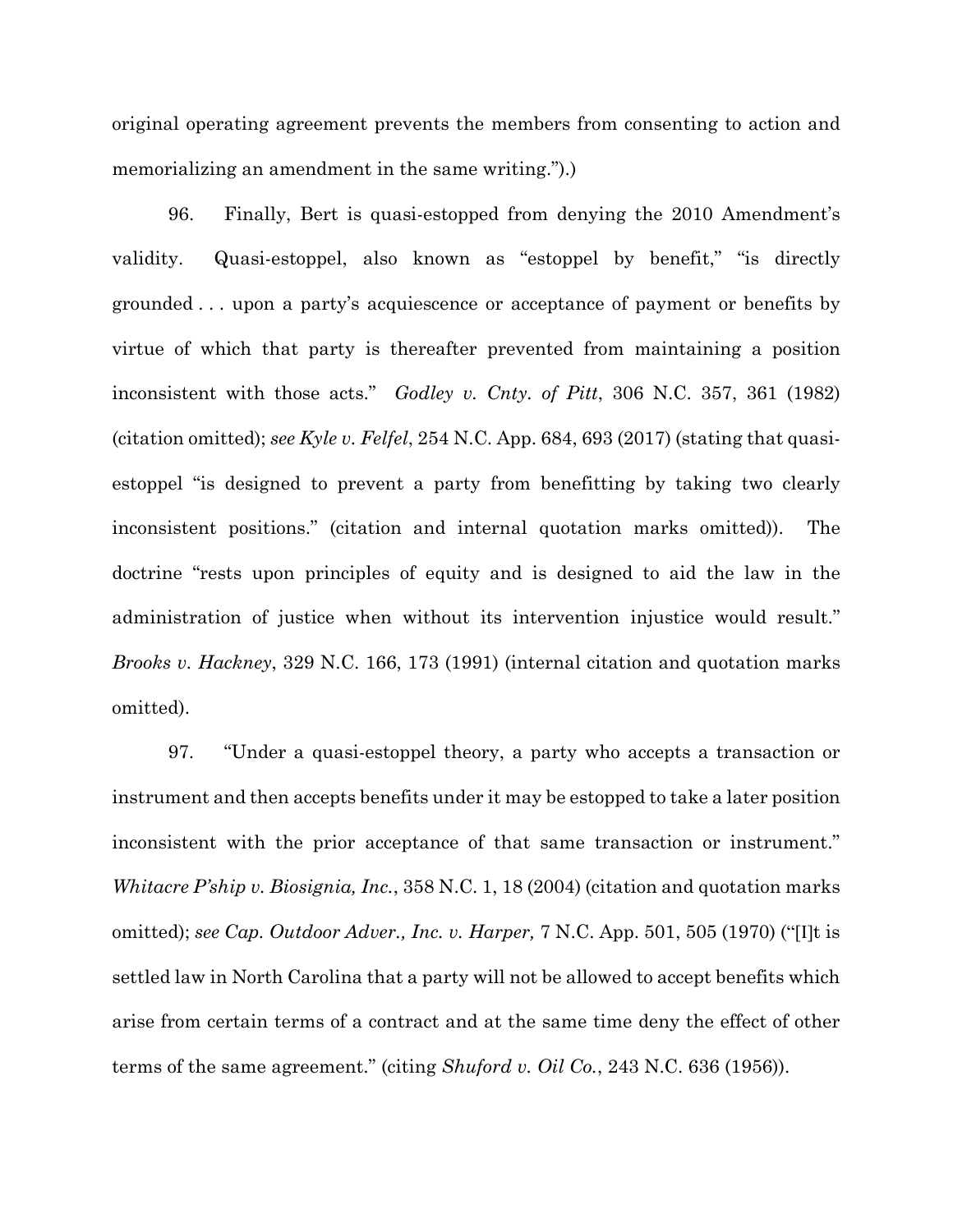98. Thus, a defendant seeking to bar a plaintiff's claim through the application of the doctrine of quasi-estoppel must show that the plaintiff (1) with knowledge of the facts (2) now takes a position inconsistent with his or her former position (3) to the disadvantage of another. *See generally* Eugene R. Anderson, *Preventing Inconsistencies in Litigation with a Spotlight on Insurance Coverage Litigation: The Doctrines of Judicial Estoppel, Equitable Estoppel, Quasi-Estoppel, Collateral Estoppel, "MEND the Hold," "FRAUD on the Court" and Judicial and Evidentiary Admissions*, 4 Conn. Ins. L.J. 589, 661 (1997). Defendants' success in making this showing is necessarily fact dependent. *See, e.g.*, *Whitacre P'ship*, 358 N.C. at 18; 28 Am. Jur. 2d *Estoppel and Waiver* § 173 ("[W]hether the facts presented adequately establish estoppel is for the jury or other trier of fact to decide.").

99. Bert's signature on the June 2012 "Consent to Action Without Meeting" that authorized a fishing lease between BLF and Father Bennett states explicitly on its face that it is an action taken pursuant to the 2010 Amendment. (Jt. Ex. 12.) Bert's signature on the Consent establishes his knowledge of and intent to be bound by its terms. The evidence establishes that Bert benefitted from his father's financial contribution to the upkeep of the property by way of the fishing lease. Having relied on the 2010 Amendment for this benefit, the Court concludes that the doctrine of quasi-estoppel prevents Bert from now denying the 2010 Amendment's validity.[14](#page-30-0)

<span id="page-30-0"></span><sup>14</sup> However, the Court does not conclude, as Defendants contend, that Bert is quasi-estopped from denying the 2010 Amendment's validity based on the Bennett parents' transfers, even though both transfers also expressly reference the 2010 Amendment. (Jt. Exs. 10–11.) Bert's signature was not on either the estate assignment or the gift assignment, and there is no evidence that he read or otherwise had knowledge of either document. Equity does not prevent Bert from denying the 2010 Amendment's validity because he benefitted from it